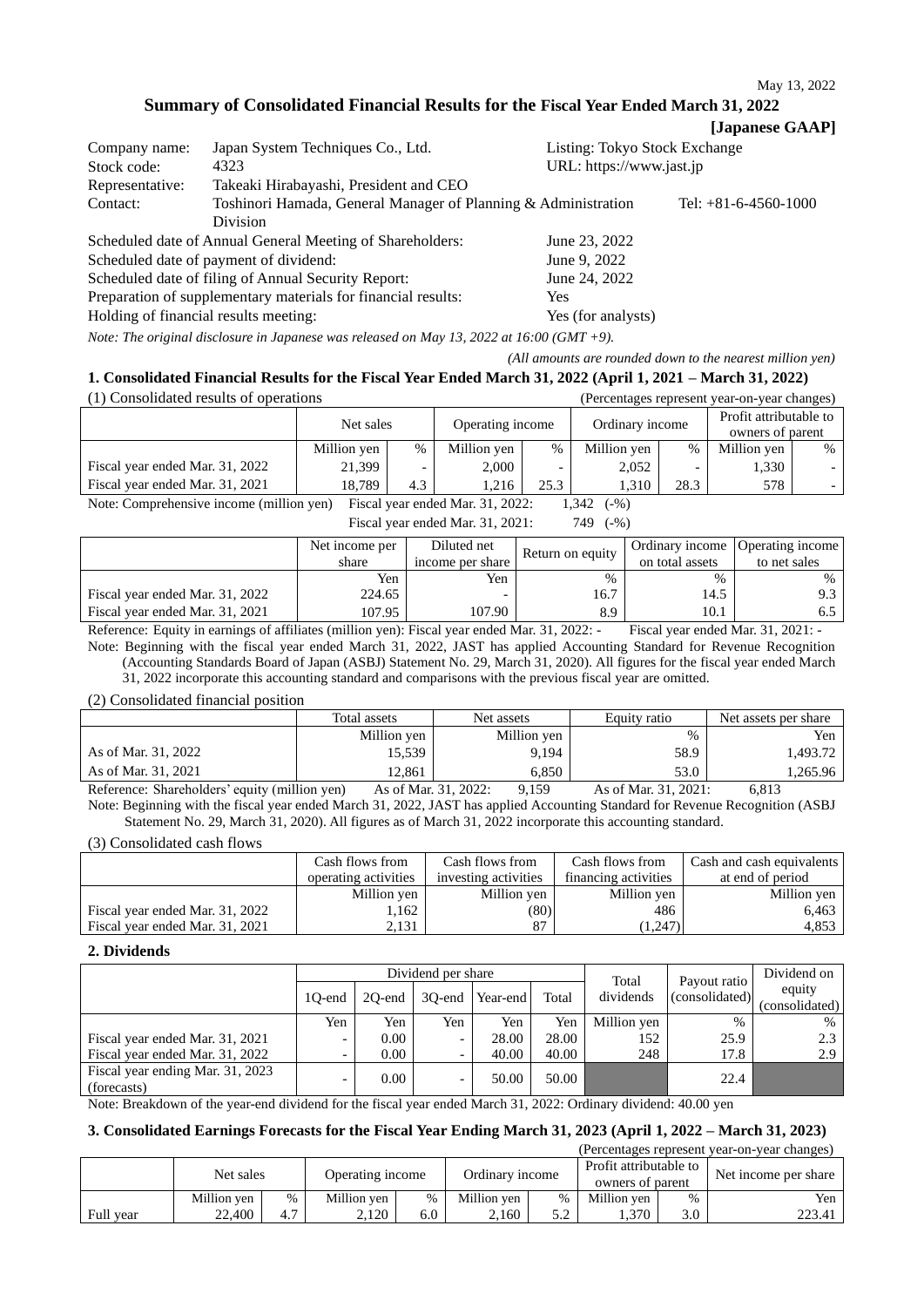## **\* Notes**

(1) Changes in consolidated subsidiaries during the period (changes in scope of consolidation): None Newly added: - Excluded: -

(2) Changes in accounting policies and accounting-based estimates, and restatements

| 1) Changes in accounting policies due to revisions in accounting standards, others:  | Yes              |                                  |                  |
|--------------------------------------------------------------------------------------|------------------|----------------------------------|------------------|
| 2) Changes in accounting policies other than 1) above:                               | None             |                                  |                  |
| 3) Changes in accounting-based estimates:                                            |                  | None                             |                  |
| 4) Restatements:                                                                     |                  | None                             |                  |
| Please refer to "Notes to Consolidated Financial Statements" for further information |                  |                                  |                  |
| (3) Number of outstanding shares (common shares)                                     |                  |                                  |                  |
| 1) Number of shares outstanding at the end of the period (including treasury shares) |                  |                                  |                  |
| As of Mar. 31, 2022:                                                                 | 6,209,230 shares | As of Mar. 31, 2021:             | 5,612,230 shares |
| 2) Number of treasury shares at the end of the period                                |                  |                                  |                  |
| As of Mar. 31, 2022:                                                                 | 76,966 shares    | As of Mar. 31, 2021:             | 230,423 shares   |
| 3) Average number of shares outstanding during the period                            |                  |                                  |                  |
| Fiscal year ended Mar. 31, 2022:                                                     | 5,922,871 shares | Fiscal year ended Mar. 31, 2021: | 5.362.310 shares |
|                                                                                      |                  |                                  |                  |

Note: The Company's stock held by the Board Benefit Trust (BBT) is included in the number of treasury shares (74,600 shares as of Mar. 31, 2022 and 47,800 shares as of Mar. 31, 2021), and is deducted from the number of shares that is used to calculate the average number of shares outstanding during the period.

## **Reference: Summary of Non-consolidated Financial Results**

# **1. Non-consolidated Financial Results for the Fiscal Year Ended March 31, 2022 (April 1, 2021 – March 31, 2022)**

| (1) Non-consolidated results of operations |             |      |                  |       |                 |       | (Percentages represent year-on-year changes) |       |
|--------------------------------------------|-------------|------|------------------|-------|-----------------|-------|----------------------------------------------|-------|
|                                            | Net sales   |      | Operating income |       | Ordinary income |       | Profit                                       |       |
|                                            | Million yen | %    | Million yen      | $\%$  | Million yen     | %     | Million ven                                  | $\%$  |
| Fiscal year ended Mar. 31, 2022            | 17.082      | 12.4 | .620             | 61.7  | 1.751           | 58.3  | 999                                          | 149.1 |
| Fiscal year ended Mar. 31, 2021            | 15.203      | 5.4  | 1.001            | (1.1) | 1.106           | (1.3) | 401                                          |       |

|                                 |        | Net income per share Diluted net income per share |
|---------------------------------|--------|---------------------------------------------------|
|                                 | Yen    | Yen                                               |
| Fiscal year ended Mar. 31, 2022 | 168.78 |                                                   |
| Fiscal year ended Mar. 31, 2021 | 74.83  | 74.79                                             |

(2) Non-consolidated financial position

|                                               | Total assets         | Net assets  | Equity ratio         | Net assets per share |
|-----------------------------------------------|----------------------|-------------|----------------------|----------------------|
|                                               | Million yen          | Million yen | %                    | Yen                  |
| As of Mar. 31, 2022                           | 13,974               | 8,805       | 63.0                 | 1.435.85             |
| As of Mar. 31, 2021                           | 11.785               | 6.897       | 58.5                 | 1.280.62             |
| Reference: Shareholders' equity (million yen) | As of Mar. 31, 2022: | 8.805       | As of Mar. 31, 2021: | 6.892                |

Note 1: The current financial report is not subject to audit by certified public accountants or auditing firms.

Note 2: Cautionary statement with respect to forward-looking statements

Forecasts of future performance in these materials are based on assumption judged to be valid and information available to the Company's management at the time the materials were prepared, but are not promises by the Company regarding future performance. Actual results may differ materially from the forecasts. Please refer to "1. Overview of Results of Operations, (4) Outlook" on page 3 for forecast assumptions and notes of caution for usage.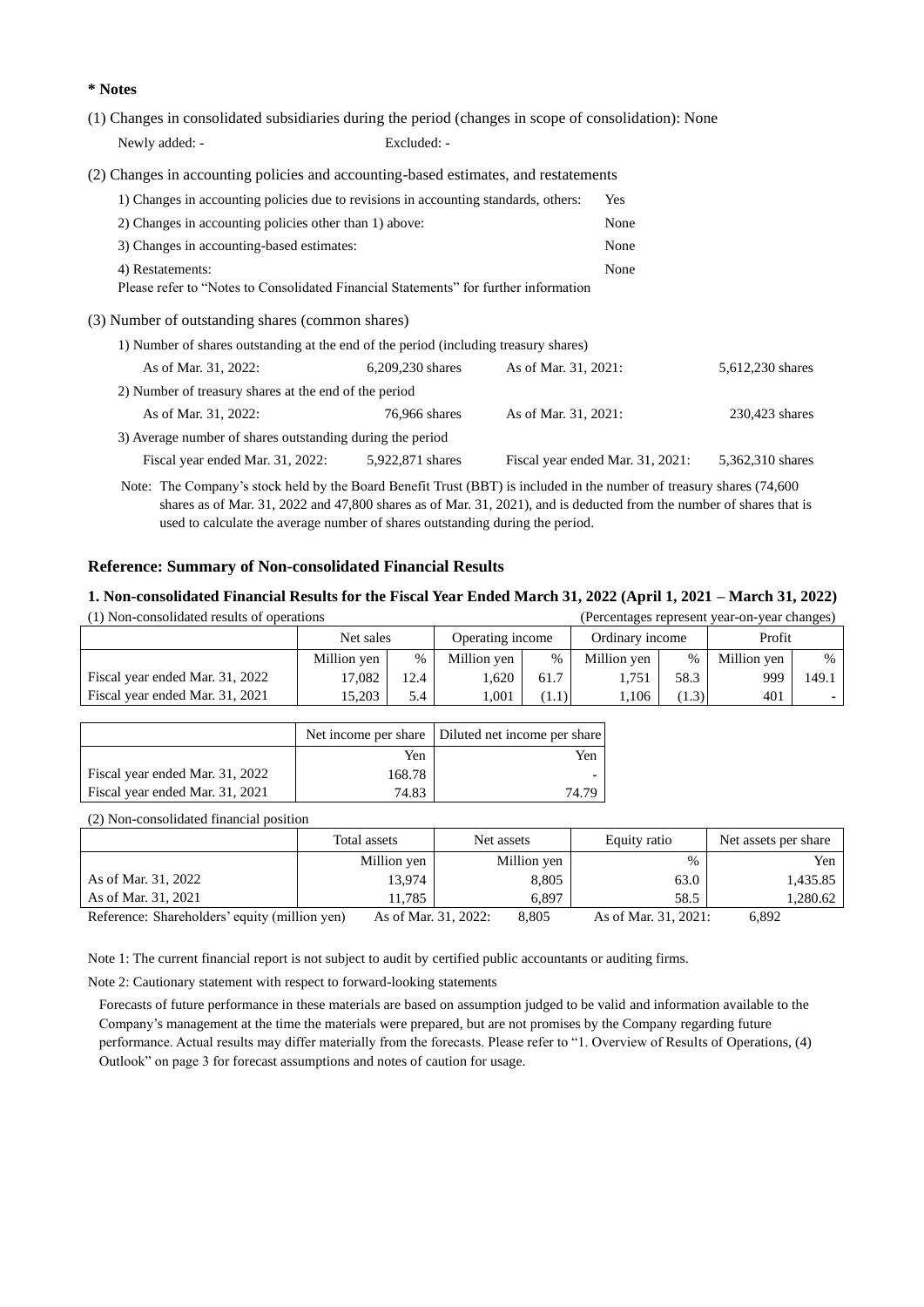# Contents of Attachments

| 1. Overview of Results of Operations                           | $\overline{c}$ |
|----------------------------------------------------------------|----------------|
| (1) Results of Operations                                      | 2              |
| (2) Financial Position                                         | 3              |
| (3) Cash Flows                                                 | 3              |
| (4) Outlook                                                    | 3              |
| 2. Basic Approach to the Selection of Accounting Standards     | 4              |
| 3. Consolidated Financial Statements and Notes                 | 5              |
| (1) Consolidated Balance Sheet                                 | 5              |
| (2) Consolidated Statements of Income and Comprehensive Income | 7              |
| <b>Consolidated Statement of Income</b>                        | 7              |
| Consolidated Statement of Comprehensive Income                 | 8              |
| (3) Consolidated Statement of Changes in Equity                | 9              |
| (4) Consolidated Statement of Cash Flows                       | 11             |
| (5) Notes to Consolidated Financial Statements                 | 13             |
| Going Concern Assumption                                       | 13             |
| Changes in Accounting Policies                                 | 13             |
| <b>Additional Information</b>                                  | 14             |
| Segment and Other Information                                  | 14             |
| Per-share Information                                          | 17             |
| <b>Subsequent Events</b>                                       | 17             |
|                                                                |                |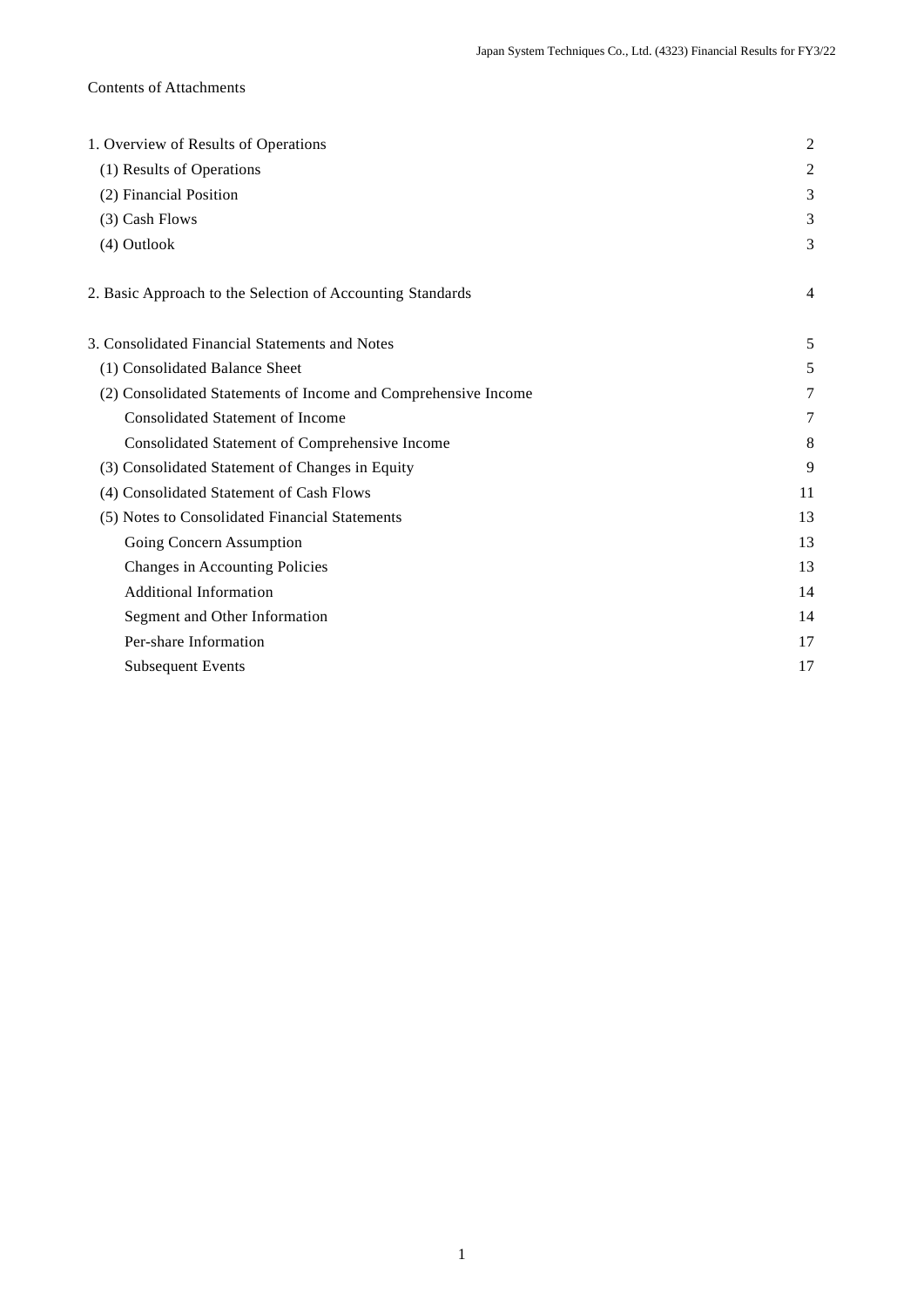# **1. Overview of Results of Operations**

# **(1) Results of Operations**

Although restrictions on economic activity decreased due to progress with COVID-19 vaccinations during the fiscal year that ended in March 2022, the outlook for the Japanese economy remained uncertain because of worries about another wave of infections, the Ukraine crisis and other reasons.

In the IT industry in Japan, according to the latest statistics in the "Survey of Selected Service Industries" by the Ministry of Economy, Trade and Industry (the final February 2022 figures), net sales continued to climb, rising 3.5% year on year in fiscal 2021 compared with 0.4% annual growth in fiscal 2020. Despite this growth, the outlook for the IT industry is extremely uncertain because of the pandemic and other reasons.

Consolidated sales of the Japan System Techniques Group (Japan System Techniques Co., Ltd. (JAST) and its consolidated subsidiaries, hereafter "the Group") in the current fiscal year were 21,399 million yen (up 13.9% year on year). Operating income was 2,000 million yen (up 64.5% year on year), ordinary income was 2,052 million yen (up 56.6% year on year), and profit attributable to owners of parent was 1,330 million yen (up 129.9% year on year) due to booking of impairment losses of 87 million yen. Business segment performance was as follows.

# (Software business)

The number of orders for large and prime new customers was larger than one year earlier and the volume of orders from current customers remained high. In addition, there were strong sales of BankNeo, a data integration package for financial institutions, growth of business in the ASEAN region, primarily Malaysia, and a decrease in development expenses due to the end of some unprofitable projects. Due to this performance, there was a big improvement in the profitability of this business. As a result, net sales in this business totaled 14,375 million yen (up 13.3% year on year) and the operating income was 585 million yen (up 263.7% year on year).

# (GAKUEN business)

There was firm demand at current customers for replacing the current series of university program products with the new GAKUEN RX and GAKUEN UNIVERSAL PASSPORT RX series, which have high profit margins, contributed to the performance of this business. In addition, there were increases in orders for end user computing (EUC: outsourced development of individual related systems) and sales of IT equipment in association with the use of these two new series. The result was the maintenance of the high profitability of this business, which rose significantly in the previous fiscal year. In previous fiscal years, sales for support services for the use of new software and other work in progress was recognized when the final approval of customers was received. Due to the application of the Accounting Standard for Revenue Recognition beginning with the current fiscal year, this revenue is recognized based on progress with fulfilling performance obligations involving individual projects. As a result, net sales in this business totaled 3,832 million yen (up 19.2% year on year) and the operating income was 1,060 million yen (up 23.9% year on year).

## (System sales business)

Delays in the procurement of IT equipment due to the global semiconductor shortage caused sales of IT equipment to universities, the main activity of this business, to decline. As a result, net sales totaled 1,384 million yen (down 5.5% year on year) and operating income was 106 million yen (down 11.6% year on year).

## (Medical big data business)

Sales of automated inspection services for health insurance claims started to recover in the current fiscal year following the downturn in one year earlier when the number of people using healthcare institutions decreased due to the pandemic. There were also improvements in the performance of analysis services, services for the notification of the cost of medical care, support services for health insurance organizations and other highly profitable businesses. These positive factors increased profitability of this business. As a result, net sales in this business totaled 1,806 million yen (up 27.2% year on year) and operating income was 245 million yen (up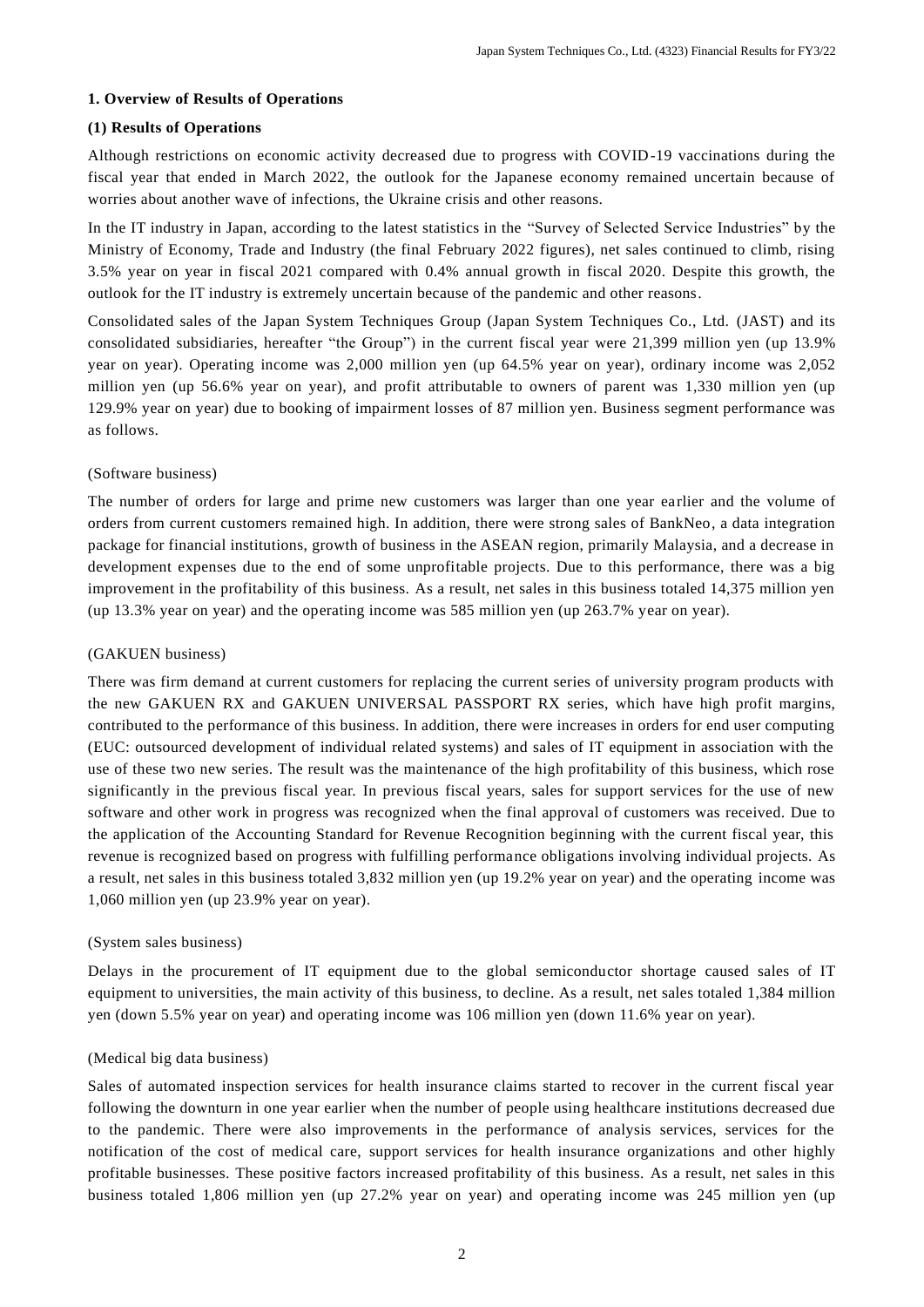170.0% year on year).

## **(2) Financial Position**

The balance of current assets at the end of the current fiscal year was 12,389 million yen, up 27.8% over the end of the previous fiscal year. This was mainly due to an increase in the collection of accounts receivable-trade linked to performance, and an increase in cash and deposits resulting from the issuance of new shares through the exercise of share acquisition rights and the disposal of treasury shares. Non-current assets were 3,150 million yen (down 0.5% year on year).

The balance of current liabilities at the end of the current fiscal year was 4,621 million yen, up 5.3% over the end of the previous fiscal year. This was mainly due to increases in accounts payable -trade and provision for bonuses, and a decrease in short-term borrowings. The balance of non-current liabilities was 1,724 million yen at the end of the current fiscal year, up 6.2% over the end of the previous year.

The balance of total net assets was 9,194 million yen at the end of the current fiscal year, up 34.2% over the end of the previous fiscal year.

# **(3) Cash Flows**

Cash and cash equivalents increased 1,610 million yen from 4,853 million yen at the beginning of the current fiscal year to 6,463 million yen at the end of the current fiscal year.

Cash flows by category were as follows.

Net cash provided by operating activities totaled 1,162 million yen, compared with 2,131 million yen provided in the previous fiscal year. This difference was mainly due to a decrease in proceeds from the collection of trade receivables, an increase in income taxes paid, an increase in trade payables and a decrease in inventories.

Net cash used in investing activities totaled 80 million yen, compared with 87 million yen provided in the previous fiscal year. This difference was mainly due to a decrease in proceeds from redemption of investment securities.

Net cash provided by financing activities totaled 486 million yen, compared with 1,247 million yen used in the previous fiscal year. This difference was mainly due to a decrease in short-term borrowings and increases in proceeds from issuance of shares and proceeds from disposal of treasury shares.

|                                                  | FY3/18 | FY3/19 | FY3/20        | FY3/21 | FY3/22 |
|--------------------------------------------------|--------|--------|---------------|--------|--------|
| Equity ratio $(\%)$                              | 50.4   | 46.8   | 47.7          | 53.0   | 58.9   |
| Equity ratio based on market value (%)           | 56.4   | 55.5   | 42.1          | 64.2   | 101.9  |
| Interest-bearing debt to cash flow ratio (years) | 0.4    |        | $3.6^{\circ}$ | 0.2    | 0.0    |
| Interest coverage ratio (times)                  | 431.8  | 478.5  | 94.1          | 615.0  | .009.9 |

Reference: Cash flow indicators

Note: 1. The above figures are calculated as follows.

Equity ratio: Shareholders' equity / Total assets

Equity ratio based on market value: Market capitalization / Total assets

Interest-bearing debt to cash flow ratio: Interest-bearing debt / Operating cash flows

Interest coverage ratio: Operating cash flows / Interest payments

- \* Market capitalization is calculated by multiplying the closing share price at the end of the period by the number of shares outstanding at the end of the period, excluding treasury shares.
- \* Interest-bearing debt is calculated using total loans-payable on the consolidated balance sheet.
- Interest payments use the amount of interest expenses paid stated on the consolidated statement of cash flows.

# **(4) Outlook**

Although there are increasing expectations for an economic recovery in Japan backed by government measures to support the economy, the business climate for the JAST Group is likely to remain challenging. The main reasons are the high prices and limited supplies of raw materials caused by the Ukraine crisis and uncertainty about the outlook for the COVID-19 pandemic. In the IT industry, where the business climate is extremely volatile, JAST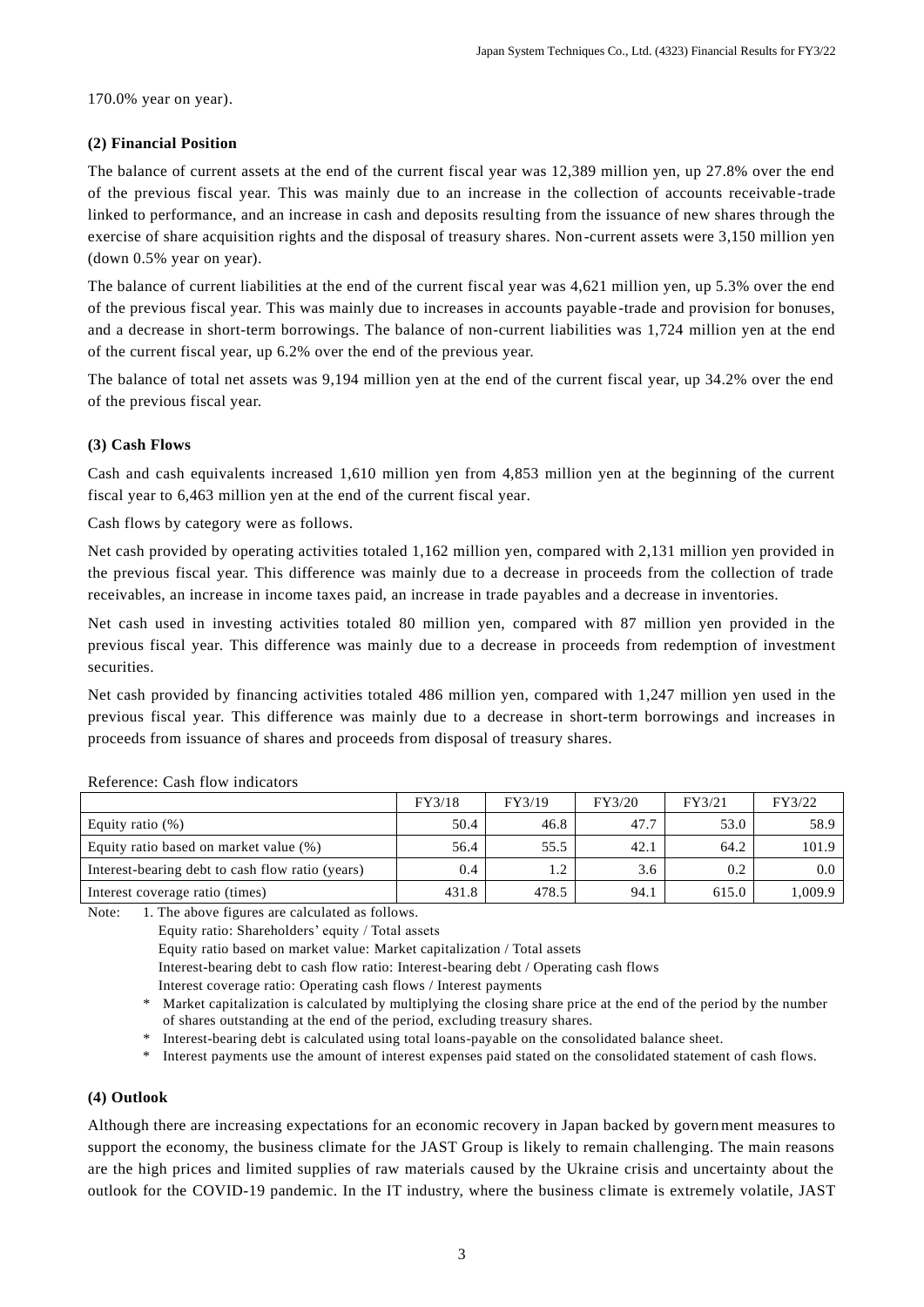understands that it will be difficult to achieve growth if it remains overly dependent on outsourced development projects, the IT industry's mainstay source of earnings to date.

Consequently, to define the medium to long-term basic policies for the management of the Group, we establish a new three-year medium-term plan every year. Each new plan starts with the fiscal year in which the plan was established. The plan includes the type of organization we want to become, our brand image, our business fields, the size of our operations and other goals. In this fiscal year, we will continue to take many actions in order to accomplish the goals of the current medium-term plan.

The JAST Group has established "produce results by using rapid and bold initiatives and thoughtful actions" as its slogan for the fiscal year ending in March 2023. The goal is the use of the "co-creation DX" to expand to business domains with substantial added value while using the outsourced development business model as the primary base for earnings growth. In the GAKUEN, medical big data and other businesses using our own brands, we will focus on making all our brands stronger and increasing our market share as well as on R&D for new technologies and products and on starting new businesses in order to continue the growth of these businesses.

Based on this outlook, we expect increases in sales and earnings in the fiscal year ending March 31, 202 3. We forecast net sales of 22,400 million yen (up 4.7% year on year), operating income of 2,120 million yen (up 6.0% year on year), ordinary income of 2,160 million yen (up 5.2% year on year), and profit attributable to owners of parent of 1,370 million yen (up 3.0% year on year).

## **2. Basic Approach to the Selection of Accounting Standards**

The Group will continue to prepare consolidated financial statements using generally accepted accounting principles in Japan for the time being to permit comparisons with prior years and with the financial data of other companies.

We will take suitable actions with regard to the application of International Financial Reporting Standards (IFRS) by taking into account associated factors in Japan and other countries.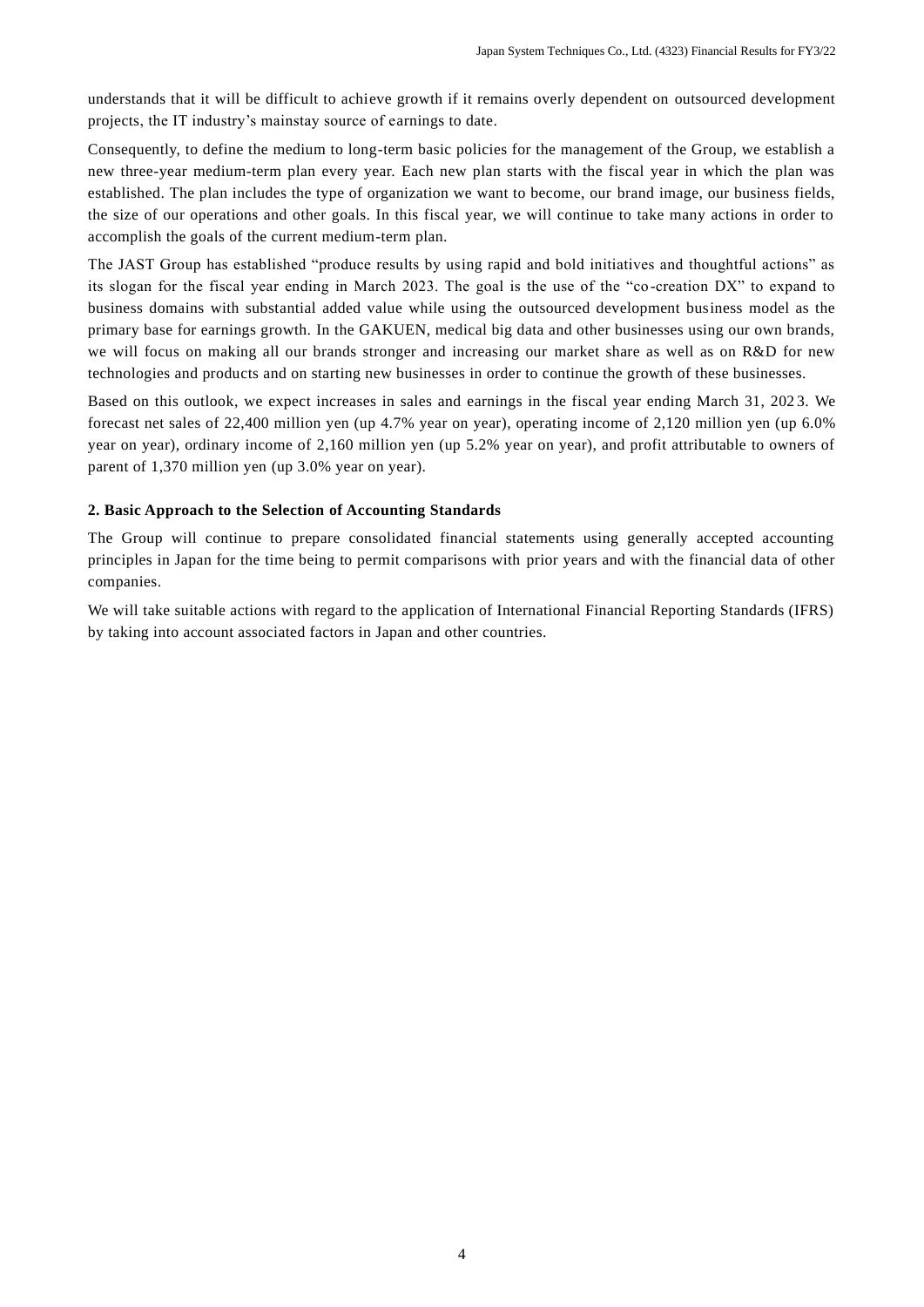# **3. Consolidated Financial Statements and Notes**

# **(1) Consolidated Balance Sheet**

|                                                                        |                       | (Thousands of yen)    |
|------------------------------------------------------------------------|-----------------------|-----------------------|
|                                                                        | FY3/21                | FY3/22                |
|                                                                        | (As of Mar. 31, 2021) | (As of Mar. 31, 2022) |
| Assets                                                                 |                       |                       |
| Current assets                                                         |                       |                       |
| Cash and deposits<br>Notes and accounts receivable-trade, and contract | 4,854,727             | 6,464,852             |
| assets                                                                 |                       | 5,533,330             |
| Notes and accounts receivable-trade                                    | 3,953,965             |                       |
| Merchandise and finished goods                                         | 185,543               | 147,538               |
| Work in process                                                        | 527,715               | 99,301                |
| Raw materials and supplies                                             | 2,544                 | 5,761                 |
| Other                                                                  | 184,859               | 144,293               |
| Allowance for doubtful accounts                                        | (13, 034)             | (5,875)               |
| Total current assets                                                   | 9,696,321             | 12,389,203            |
| Non-current assets                                                     |                       |                       |
| Property, plant and equipment                                          |                       |                       |
| Buildings and structures                                               | 829,063               | 842,406               |
| Accumulated depreciation                                               | (533, 263)            | (548, 763)            |
| Buildings and structures, net                                          | 295,799               | 293,643               |
| Land                                                                   | 142,361               | 142,361               |
| Other                                                                  | 518,695               | 565,150               |
| Accumulated depreciation                                               | (414, 255)            | (454, 587)            |
| Other, net                                                             | 104,440               | 110,562               |
| Total property, plant and equipment                                    | 542,601               | 546,567               |
| Intangible assets                                                      |                       |                       |
| Goodwill                                                               | 175,722               | 102,785               |
| Customer-related assets                                                | 106,056               | 83,113                |
| Trademark right                                                        | 7,602                 |                       |
| Technology assets                                                      | 13,496                |                       |
| Software                                                               | 68,329                | 80,909                |
| Other                                                                  | 7,626                 | 7,626                 |
| Total intangible assets                                                | 378,834               | 274,435               |
| Investments and other assets                                           |                       |                       |
| Investment securities                                                  | 632,126               | 542,531               |
| Retirement benefit asset                                               | 666,814               | 705,144               |
| Deferred tax assets                                                    | 416,291               | 536,929               |
| Guarantee deposits                                                     | 439,769               | 457,167               |
| Other                                                                  | 104,010               | 89,934                |
| Allowance for doubtful accounts                                        | (15,208)              | (1, 925)              |
| Total investments and other assets                                     | 2,243,803             | 2,329,781             |
| Total non-current assets                                               | 3,165,239             | 3,150,785             |
| Total assets                                                           | 12,861,561            | 15,539,989            |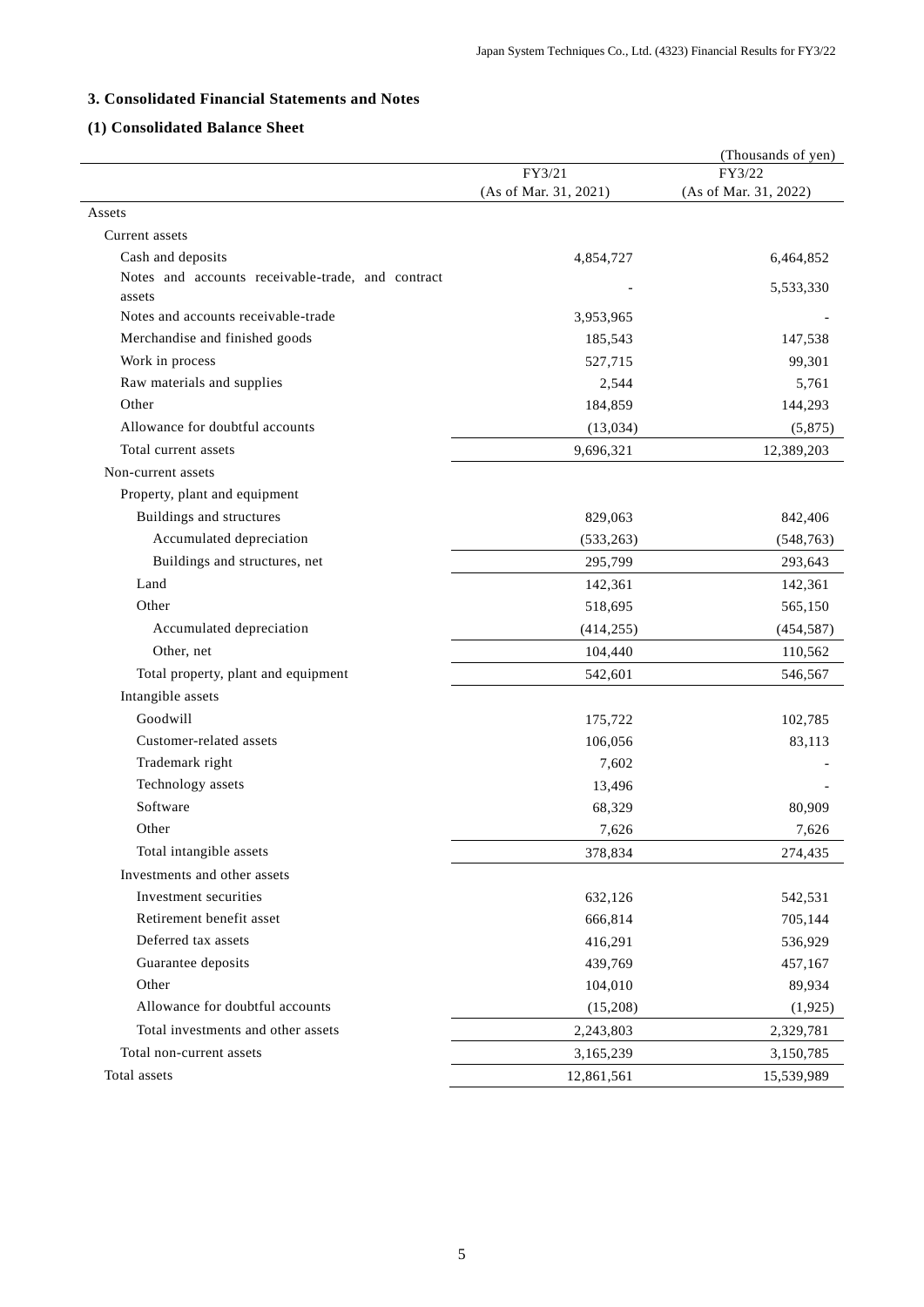| FY3/22<br>FY3/21<br>(As of Mar. 31, 2021)<br>(As of Mar. 31, 2022)<br>Liabilities         |
|-------------------------------------------------------------------------------------------|
|                                                                                           |
|                                                                                           |
|                                                                                           |
| <b>Current liabilities</b>                                                                |
| Notes and accounts payable-trade<br>1,380,056<br>1,021,837                                |
| Short-term borrowings<br>407,800<br>8,518                                                 |
| Current portion of long-term borrowings<br>2,800                                          |
| Income taxes payable<br>473,761<br>563,468                                                |
| Advances received<br>605,148                                                              |
| Contract liabilities<br>430,851                                                           |
| Provision for bonuses<br>885,138<br>1,194,536                                             |
| Provision for bonuses for directors (and other<br>62,319<br>77,530                        |
| officers)<br>Provision for loss on construction contracts                                 |
| 12,797<br>52,960<br>Other                                                                 |
| 916,547<br>913,152                                                                        |
| Total current liabilities<br>4,388,151<br>4,621,074                                       |
| Non-current liabilities                                                                   |
| Provision for share awards for directors (and other<br>84,228<br>120,728<br>officers)     |
| Provision for retirement benefits for directors (and<br>4,239<br>6,646<br>other officers) |
| Retirement benefit liability<br>1,017,504<br>1,058,791                                    |
| Deferred tax liabilities<br>34,890<br>24,655                                              |
| Other<br>482,171<br>513,608                                                               |
| Total non-current liabilities<br>1,623,034<br>1,724,430                                   |
| Total liabilities<br>6,011,185<br>6,345,505                                               |
| Net assets                                                                                |
| Shareholders' equity                                                                      |
| Share capital<br>1,076,669<br>1,535,409                                                   |
| Capital surplus<br>1,703,991<br>1,128,115                                                 |
| Retained earnings<br>4,605,874<br>5,865,484                                               |
| Treasury shares<br>(218, 515)<br>(175, 264)                                               |
| Total shareholders' equity<br>6,592,143<br>8,929,621                                      |
| Accumulated other comprehensive income                                                    |
| Valuation difference on available-for-sale securities<br>121,768<br>186,775               |
| Foreign currency translation adjustment<br>(81, 346)<br>(2,240)                           |
| Remeasurements of defined benefit plans<br>115,566<br>110,706                             |
| 220,996<br>Total accumulated other comprehensive income<br>230,234                        |
| Share acquisition rights<br>5,530                                                         |
| Non-controlling interests<br>31,705<br>34,628                                             |
| Total net assets<br>9,194,483<br>6,850,375                                                |
| Total liabilities and net assets<br>12,861,561<br>15,539,989                              |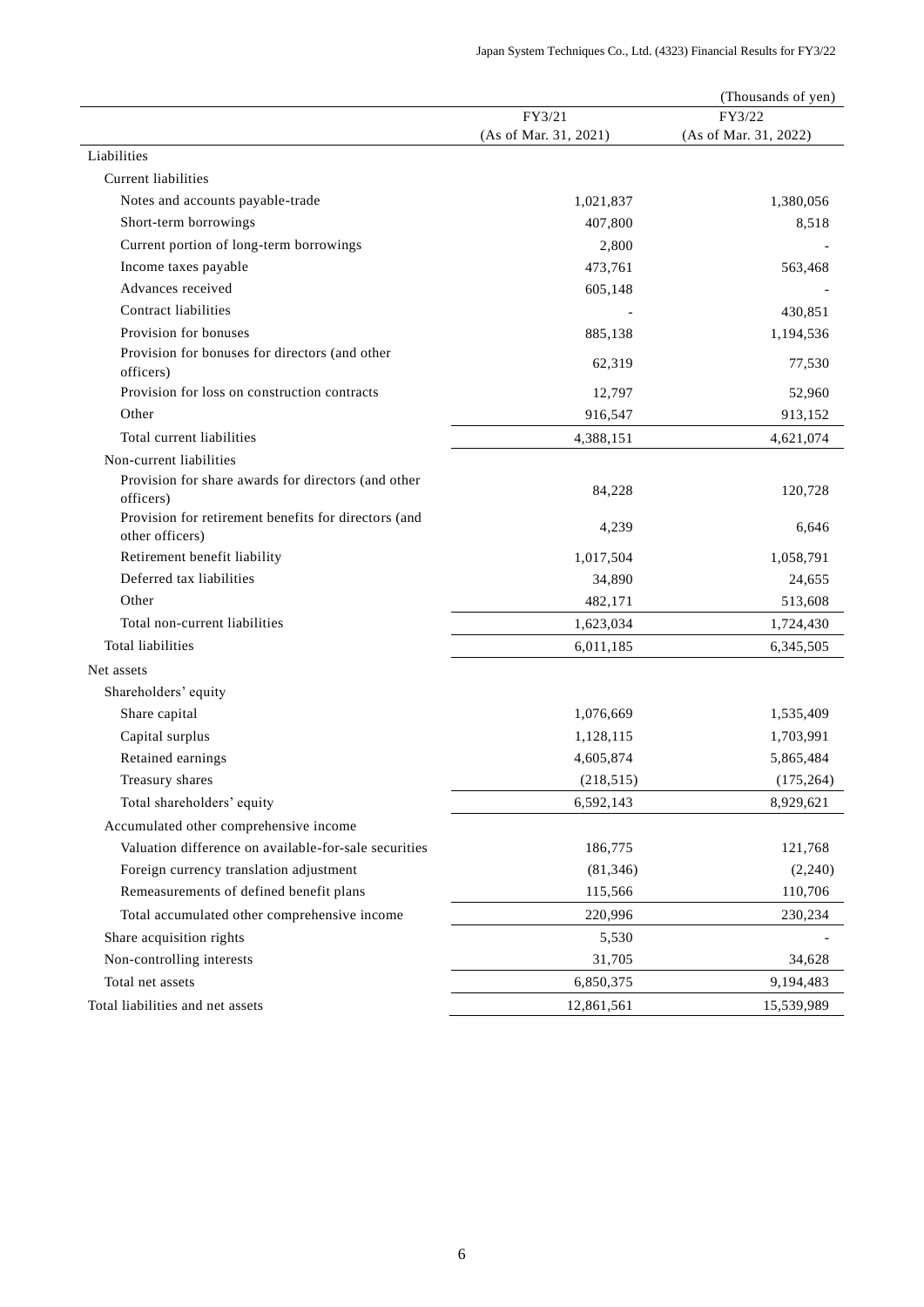# **(2) Consolidated Statements of Income and Comprehensive Income**

# **Consolidated Statement of Income**

|                                                  |                                  | (Thousands of yen)               |
|--------------------------------------------------|----------------------------------|----------------------------------|
|                                                  | FY3/21                           | FY3/22                           |
|                                                  | $(Apr. 1, 2020 - Mar. 31, 2021)$ | $(Apr. 1, 2021 - Mar. 31, 2022)$ |
| Net sales                                        | 18,789,152                       | 21,399,553                       |
| Cost of sales                                    | 14,169,048                       | 15,711,508                       |
| Gross profit                                     | 4,620,104                        | 5,688,045                        |
| Selling, general and administrative expenses     | 3,403,779                        | 3,687,543                        |
| Operating income                                 | 1,216,324                        | 2,000,501                        |
| Non-operating income                             |                                  |                                  |
| Interest income                                  | 24,242                           | 12,020                           |
| Dividend income                                  | 6,919                            | 6,391                            |
| Rental income                                    | 2,603                            | 2,483                            |
| Commission income                                | 1,451                            | 1,971                            |
| Foreign exchange gains                           | 12,251                           | 14,225                           |
| Subsidy income                                   | 36,874                           | 14,937                           |
| Other                                            | 19,143                           | 9,268                            |
| Total non-operating income                       | 103,485                          | 61,298                           |
| Non-operating expenses                           |                                  |                                  |
| Interest expenses                                | 3,449                            | 1,199                            |
| Commission expenses                              | 929                              | 1,899                            |
| Rental expenses                                  | 134                              |                                  |
| Share acquisition rights issuance costs          | 4,545                            |                                  |
| Share issuance costs                             |                                  | 5,773                            |
| Other                                            | 265                              | 415                              |
| Total non-operating expenses                     | 9,323                            | 9,287                            |
| Ordinary income                                  | 1,310,486                        | 2,052,512                        |
| <b>Extraordinary</b> losses                      |                                  |                                  |
| <b>Impairment</b> losses                         | 315,925                          | 87,398                           |
| Loss on valuation of investment securities       | 29,535                           |                                  |
| Total extraordinary losses                       | 345,461                          | 87,398                           |
| Profit before income taxes                       | 965,025                          | 1,965,114                        |
| Income taxes-current                             | 481,462                          | 773,626                          |
| Income taxes-deferred                            | (99, 559)                        | (140, 936)                       |
| Total income taxes                               | 381,903                          | 632,689                          |
| Profit                                           | 583,122                          | 1,332,424                        |
| Profit attributable to non-controlling interests | 4,242                            | 1,866                            |
| Profit attributable to owners of parent          | 578,879                          | 1,330,558                        |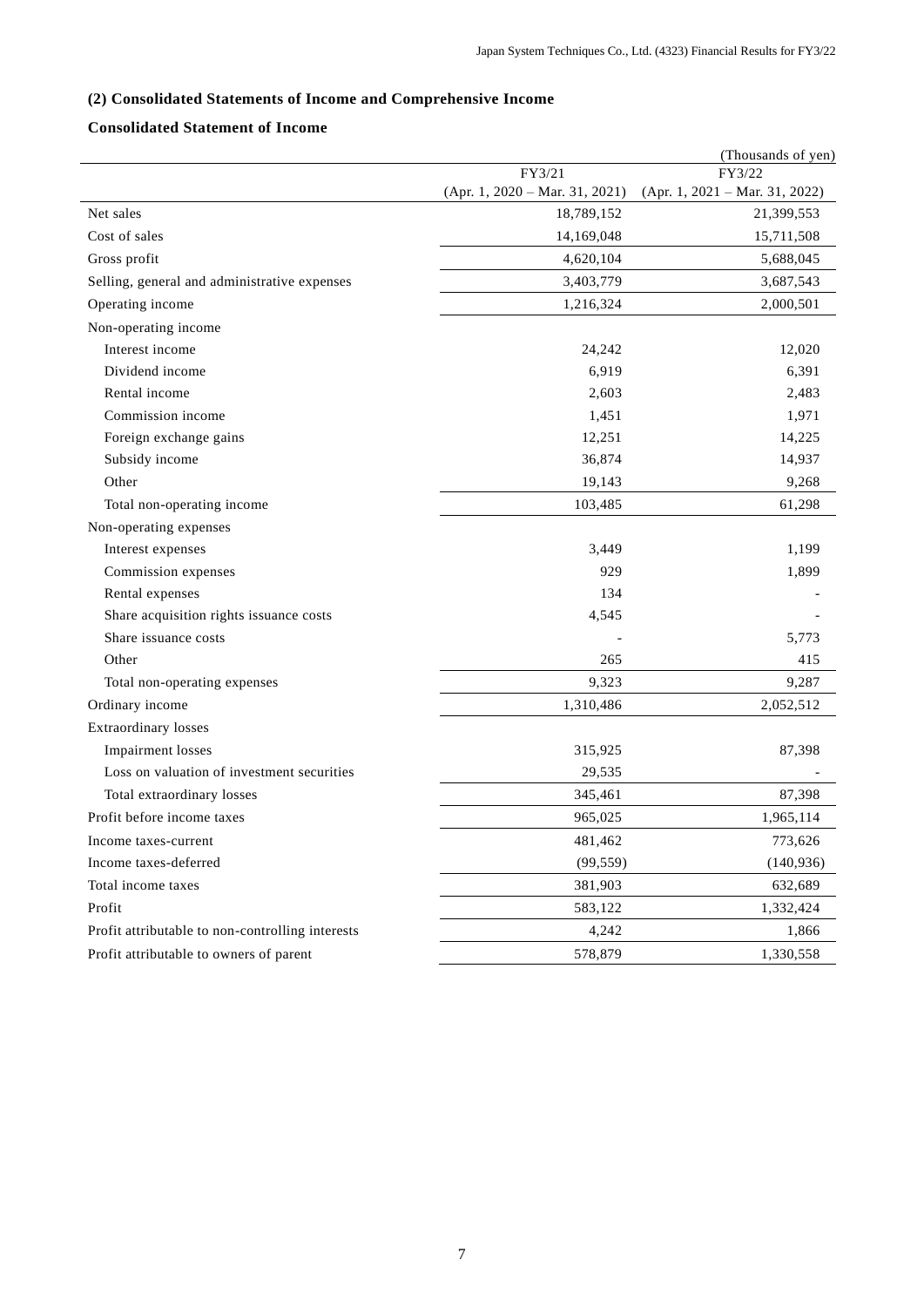|                                                                   |                                  | (Thousands of yen)               |
|-------------------------------------------------------------------|----------------------------------|----------------------------------|
|                                                                   | FY3/21                           | FY3/22                           |
|                                                                   | $(Apr. 1, 2020 - Mar. 31, 2021)$ | $(Apr. 1, 2021 - Mar. 31, 2022)$ |
| Profit                                                            | 583,122                          | 1,332,424                        |
| Other comprehensive income                                        |                                  |                                  |
| Valuation difference on available-for-sale securities             | 73,379                           | (65,007)                         |
| Foreign currency translation adjustment                           | (51, 831)                        | 79,646                           |
| Remeasurements of defined benefit plans, net of tax               | 144,545                          | (4,860)                          |
| Total other comprehensive income                                  | 166,094                          | 9,779                            |
| Comprehensive income                                              | 749,216                          | 1,342,203                        |
| Comprehensive income attributable to:                             |                                  |                                  |
| Comprehensive income attributable to owners of parent             | 746,171                          | 1,339,796                        |
| Comprehensive income attributable to non-controlling<br>interests | 3,045                            | 2,407                            |

# **Consolidated Statement of Comprehensive Income**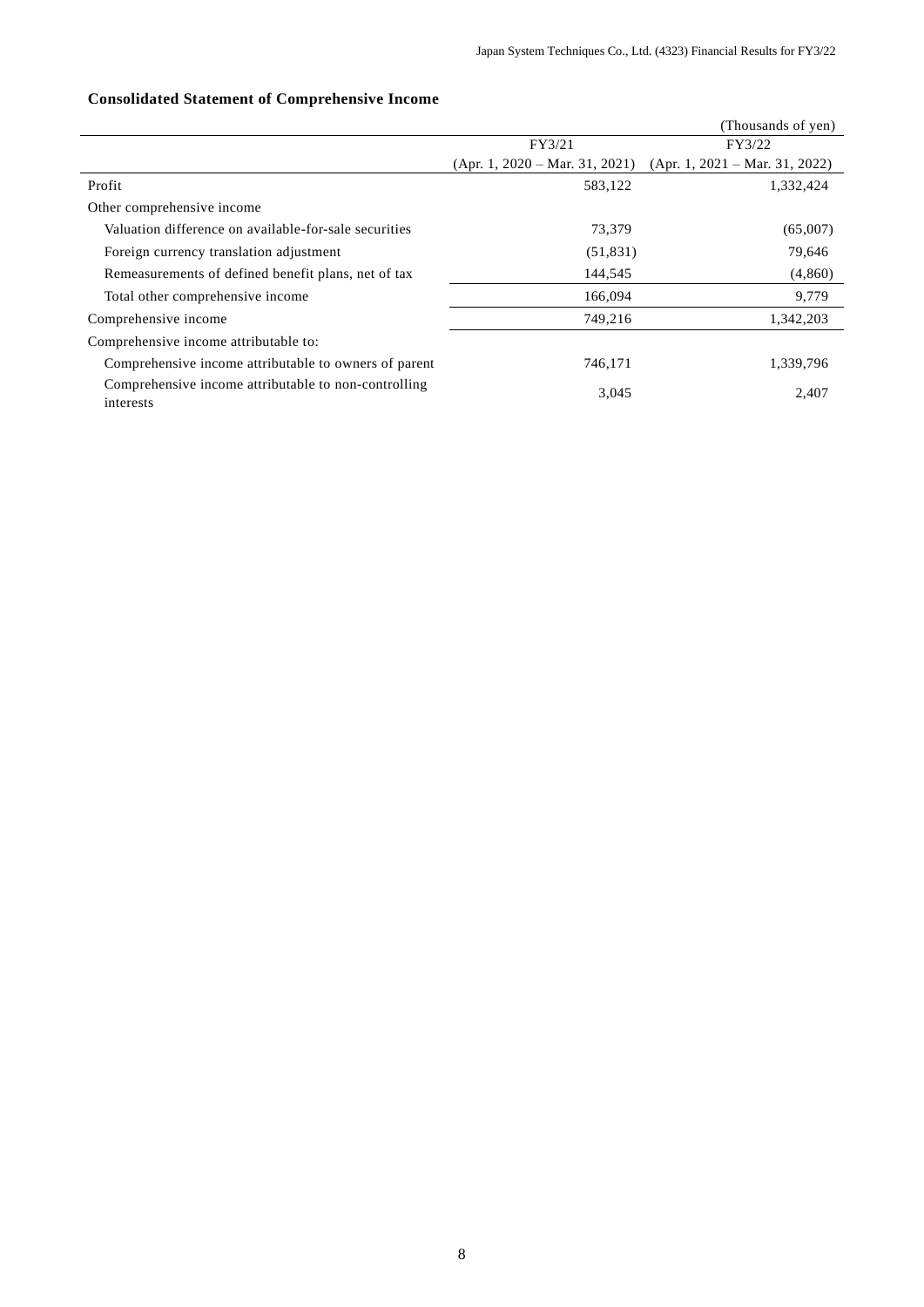# **(3) Consolidated Statement of Changes in Equity**

|                                                                                                    | FY3/21 (Apr. 1, 2020 – Mar. 31, 2021)<br>(Thousands of yen) |                      |                   |                 |                               |  |  |  |  |  |
|----------------------------------------------------------------------------------------------------|-------------------------------------------------------------|----------------------|-------------------|-----------------|-------------------------------|--|--|--|--|--|
|                                                                                                    |                                                             | Shareholders' equity |                   |                 |                               |  |  |  |  |  |
|                                                                                                    | Share capital                                               | Capital surplus      | Retained earnings | Treasury shares | Total shareholders'<br>equity |  |  |  |  |  |
| Balance at beginning of<br>period                                                                  | 1,076,669                                                   | 1,113,912            | 4,178,503         | (233, 240)      | 6,135,844                     |  |  |  |  |  |
| Cumulative effects of<br>changes in accounting<br>policies                                         |                                                             |                      |                   |                 |                               |  |  |  |  |  |
| Restated balance                                                                                   | 1,076,669                                                   | 1,113,912            | 4,178,503         | (233, 240)      | 6,135,844                     |  |  |  |  |  |
| Changes during period                                                                              |                                                             |                      |                   |                 |                               |  |  |  |  |  |
| Issuance of new shares                                                                             |                                                             |                      |                   |                 |                               |  |  |  |  |  |
| Dividends of surplus                                                                               |                                                             |                      | (151, 509)        |                 | (151, 509)                    |  |  |  |  |  |
| Profit attributable to<br>owners of parent                                                         |                                                             |                      | 578,879           |                 | 578,879                       |  |  |  |  |  |
| Purchase of treasury shares                                                                        |                                                             |                      |                   | (62)            | (62)                          |  |  |  |  |  |
| Disposal of treasury shares                                                                        |                                                             | 14,203               |                   | 14,787          | 28,991                        |  |  |  |  |  |
| Change in ownership<br>interest of parent due to<br>transactions with<br>non-controlling interests |                                                             |                      |                   |                 |                               |  |  |  |  |  |
| Net changes in items other<br>than shareholders' equity                                            |                                                             |                      |                   |                 |                               |  |  |  |  |  |
| Total changes during period                                                                        | ÷.                                                          | 14,203               | 427,370           | 14,724          | 456,298                       |  |  |  |  |  |
| Balance at end of period                                                                           | 1,076,669                                                   | 1,128,115            | 4,605,874         | (218, 515)      | 6,592,143                     |  |  |  |  |  |

 $FY^{2/21}$  (Apr. 1, 2020) – Mar. 31, 2021)

|                                                                                                    |                                                                 |                                                  | Accumulated other comprehensive income        |                                                          |                                |                                  |                     |
|----------------------------------------------------------------------------------------------------|-----------------------------------------------------------------|--------------------------------------------------|-----------------------------------------------|----------------------------------------------------------|--------------------------------|----------------------------------|---------------------|
|                                                                                                    | Valuation<br>difference on<br>available-for-<br>sale securities | Foreign<br>currency<br>translation<br>adjustment | Remeasurements<br>of defined benefit<br>plans | Total<br>accumulated<br>other<br>comprehensive<br>income | Share<br>acquisition<br>rights | Non-<br>controlling<br>interests | Total net<br>assets |
| Balance at beginning of<br>period                                                                  | 113,396                                                         | (30,713)                                         | (28,978)                                      | 53,704                                                   |                                | 28,668                           | 6,218,217           |
| Cumulative effects of<br>changes in accounting<br>policies                                         |                                                                 |                                                  |                                               |                                                          |                                |                                  |                     |
| <b>Restated balance</b>                                                                            | 113,396                                                         | (30,713)                                         | (28,978)                                      | 53,704                                                   |                                | 28,668                           | 6,218,217           |
| Changes during period                                                                              |                                                                 |                                                  |                                               |                                                          |                                |                                  |                     |
| Issuance of new shares                                                                             |                                                                 |                                                  |                                               |                                                          |                                |                                  |                     |
| Dividends of surplus                                                                               |                                                                 |                                                  |                                               |                                                          |                                |                                  | (151, 509)          |
| Profit attributable to<br>owners of parent                                                         |                                                                 |                                                  |                                               |                                                          |                                |                                  | 578,879             |
| Purchase of treasury shares                                                                        |                                                                 |                                                  |                                               |                                                          |                                |                                  | (62)                |
| Disposal of treasury shares                                                                        |                                                                 |                                                  |                                               |                                                          |                                |                                  | 28,991              |
| Change in ownership<br>interest of parent due to<br>transactions with<br>non-controlling interests |                                                                 |                                                  |                                               |                                                          |                                |                                  |                     |
| Net changes in items other<br>than shareholders' equity                                            | 73,379                                                          | (50, 633)                                        | 144,545                                       | 167,291                                                  | 5,530                          | 3,037                            | 175,859             |
| Total changes during period                                                                        | 73,379                                                          | (50, 633)                                        | 144,545                                       | 167,291                                                  | 5,530                          | 3,037                            | 632,158             |
| Balance at end of period                                                                           | 186,775                                                         | (81, 346)                                        | 115,566                                       | 220,996                                                  | 5,530                          | 31,705                           | 6,850,375           |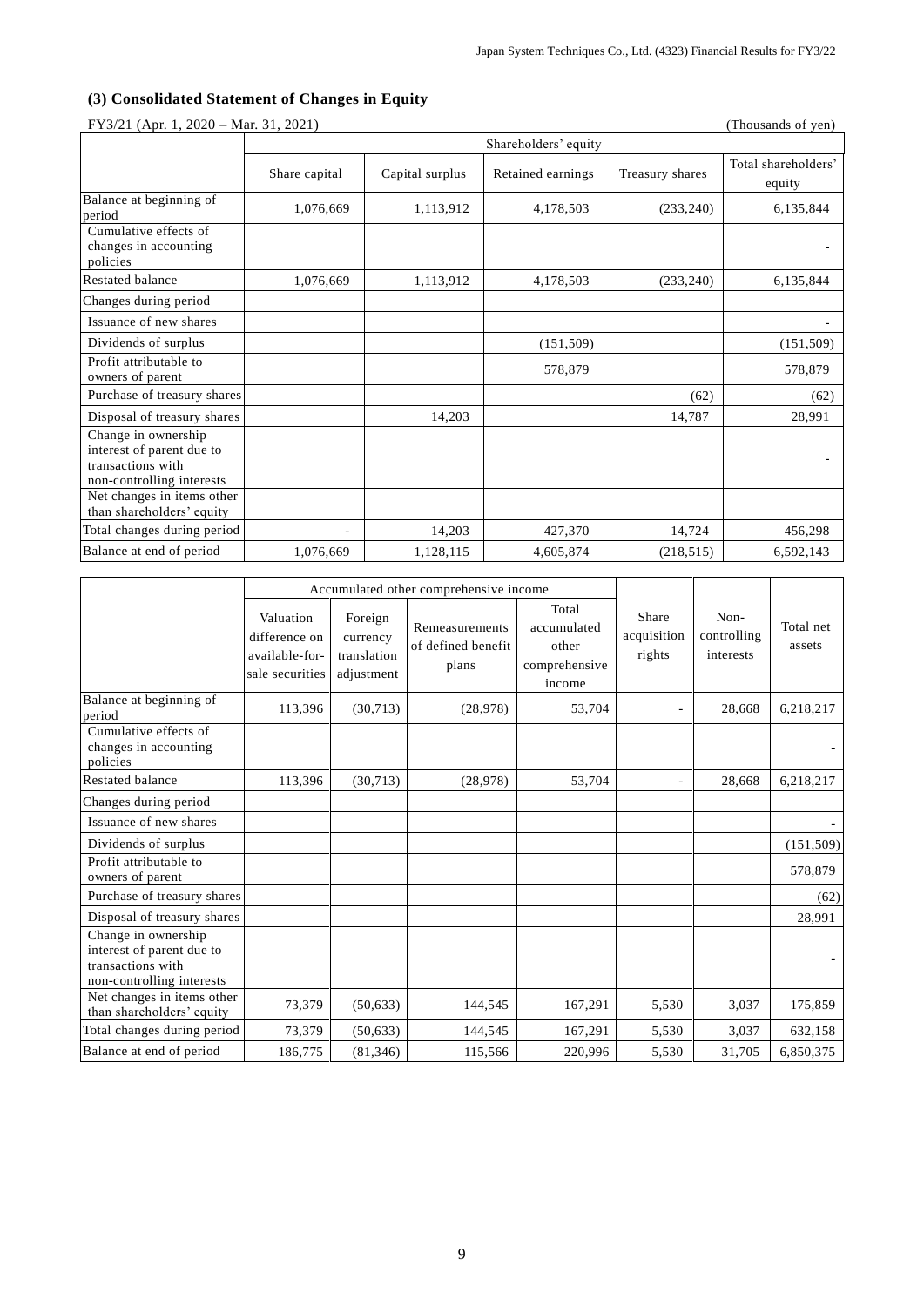|                                                                                                    | $FY3/22$ (Apr. 1, 2021 – Mar. 31, 2022)<br>(Thousands of yen) |                 |                      |                 |                               |  |  |
|----------------------------------------------------------------------------------------------------|---------------------------------------------------------------|-----------------|----------------------|-----------------|-------------------------------|--|--|
|                                                                                                    |                                                               |                 | Shareholders' equity |                 |                               |  |  |
|                                                                                                    | Share capital                                                 | Capital surplus | Retained earnings    | Treasury shares | Total shareholders'<br>equity |  |  |
| Balance at beginning of<br>period                                                                  | 1,076,669                                                     | 1,128,115       | 4,605,874            | (218, 515)      | 6,592,143                     |  |  |
| Cumulative effects of<br>changes in accounting<br>policies                                         |                                                               |                 | 81,080               |                 | 81,080                        |  |  |
| <b>Restated balance</b>                                                                            | 1,076,669                                                     | 1,128,115       | 4,686,954            | (218, 515)      | 6,673,223                     |  |  |
| Changes during period                                                                              |                                                               |                 |                      |                 |                               |  |  |
| Issuance of new shares                                                                             | 458,739                                                       | 458,739         |                      |                 | 917,479                       |  |  |
| Dividends of surplus                                                                               |                                                               |                 | (152, 028)           |                 | (152, 028)                    |  |  |
| Profit attributable to<br>owners of parent                                                         |                                                               |                 | 1,330,558            |                 | 1,330,558                     |  |  |
| Purchase of treasury<br>shares                                                                     |                                                               |                 |                      | (87,750)        | (87,750)                      |  |  |
| Disposal of treasury shares                                                                        |                                                               | 116,125         |                      | 131,002         | 247,127                       |  |  |
| Change in ownership<br>interest of parent due to<br>transactions with<br>non-controlling interests |                                                               | 1,011           |                      |                 | 1,011                         |  |  |
| Net changes in items other<br>than shareholders' equity                                            |                                                               |                 |                      |                 |                               |  |  |
| Total changes during period                                                                        | 458,739                                                       | 575,876         | 1,178,529            | 43,251          | 2,256,397                     |  |  |
| Balance at end of period                                                                           | 1,535,409                                                     | 1,703,991       | 5,865,484            | (175, 264)      | 8,929,621                     |  |  |

|                                                                                                    |                                                                 |                                                  | Accumulated other comprehensive income        |                                                          |                                |                                  |                     |
|----------------------------------------------------------------------------------------------------|-----------------------------------------------------------------|--------------------------------------------------|-----------------------------------------------|----------------------------------------------------------|--------------------------------|----------------------------------|---------------------|
|                                                                                                    | Valuation<br>difference on<br>available-for-<br>sale securities | Foreign<br>currency<br>translation<br>adjustment | Remeasurements<br>of defined benefit<br>plans | Total<br>accumulated<br>other<br>comprehensive<br>income | Share<br>acquisition<br>rights | Non-<br>controlling<br>interests | Total net<br>assets |
| Balance at beginning of<br>period                                                                  | 186,775                                                         | (81, 346)                                        | 115,566                                       | 220,996                                                  | 5,530                          | 31,705                           | 6,850,375           |
| Cumulative effects of<br>changes in accounting<br>policies                                         |                                                                 |                                                  |                                               |                                                          |                                |                                  | 81,080              |
| Restated balance                                                                                   | 186,775                                                         | (81, 346)                                        | 115,566                                       | 220,996                                                  | 5,530                          | 31,705                           | 6,931,456           |
| Changes during period                                                                              |                                                                 |                                                  |                                               |                                                          |                                |                                  |                     |
| Issuance of new shares                                                                             |                                                                 |                                                  |                                               |                                                          |                                |                                  | 917,479             |
| Dividends of surplus                                                                               |                                                                 |                                                  |                                               |                                                          |                                |                                  | (152, 028)          |
| Profit attributable to<br>owners of parent                                                         |                                                                 |                                                  |                                               |                                                          |                                |                                  | 1,330,558           |
| Purchase of treasury<br>shares                                                                     |                                                                 |                                                  |                                               |                                                          |                                |                                  | (87,750)            |
| Disposal of treasury shares                                                                        |                                                                 |                                                  |                                               |                                                          |                                |                                  | 247,127             |
| Change in ownership<br>interest of parent due to<br>transactions with<br>non-controlling interests |                                                                 |                                                  |                                               |                                                          |                                |                                  | 1,011               |
| Net changes in items other<br>than shareholders' equity                                            | (65,007)                                                        | 79,105                                           | (4,860)                                       | 9,238                                                    | (5,530)                        | 2,923                            | 6,630               |
| Total changes during period                                                                        | (65,007)                                                        | 79,105                                           | (4,860)                                       | 9,238                                                    | (5,530)                        | 2,923                            | 2,263,027           |
| Balance at end of period                                                                           | 121,768                                                         | (2,240)                                          | 110,706                                       | 230,234                                                  |                                | 34,628                           | 9,194,483           |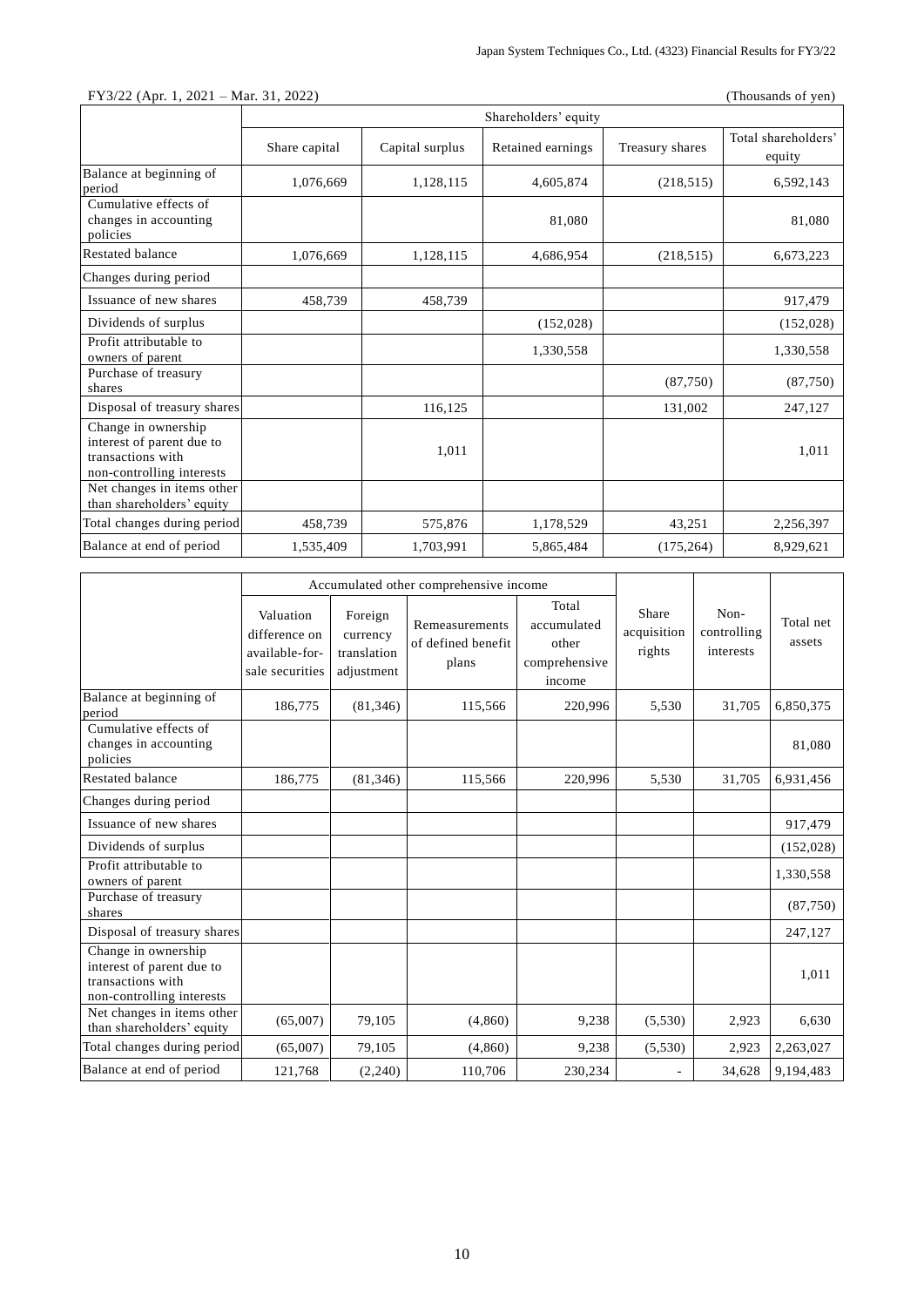# (Thousands of yen) FY3/21 (Apr. 1, 2020 – Mar. 31, 2021) FY3/22 (Apr. 1, 2021 – Mar. 31, 2022) Cash flows from operating activities Profit before income taxes and the set of the set of the set of the set of the set of the set of the set of the set of the set of the set of the set of the set of the set of the set of the set of the set of the set of the Depreciation 114,387 114,387 Amortization of software 23,215 Amortization of goodwill and the set of the set of the set of the set of the set of the set of the set of the set of the set of the set of the set of the set of the set of the set of the set of the set of the set of the se Amortization of customer-related assets 22,891 20,279 Amortization of trademark 2,338 976 Amortization of technology assets 4,151 1,733 Impairment losses 315,925 87,398 Increase (decrease) in provision for bonuses 110,440 308,751 Decrease (increase) in retirement benefit asset (200,870) (38,329) Increase (decrease) in retirement benefit liability 26,810 41,363 Interest and dividend income (31,161) (18,411) (18,411) Interest expenses  $3,449$  1,199 Decrease (increase) in trade receivables 532,377 Decrease (increase) in trade receivables and contract assets  $(1,316,502)$ Increase (decrease) in advances received (216,632) Increase (decrease) in contract liabilities and the set of the set of the set of the set of the set of the set of the set of the set of the set of the set of the set of the set of the set of the set of the set of the set o Decrease (increase) in inventories 55,563 309,800 Increase (decrease) in trade payables 33,402 339,136 Other, net (72,578) (399,636 (72,578) Subtotal 2,423,657 1,834,014 Interest and dividends received 31,806 38,519 Interest paid  $(3,465)$  (1,151) Income taxes paid (320,531) (708,462) Net cash provided by (used in) operating activities 2,131,466 2,131,466 1,162,919 Cash flows from investing activities Proceeds from sale of membership 690 Purchase of property, plant and equipment (80,639) (51,486) Proceeds from sale of property, plant and equipment **-** 6,483 Purchase of software (22,453) (32,391) Purchase of investment securities (21,120) (1,532) Proceeds from sale of investment securities 8,909 9,909 22,601 Loan advances (51,812) Collection of loans receivable - 45,405 Proceeds from redemption of investment securities 200,000 Payments of guarantee deposits (1,389) (19,111) Proceeds from refund of guarantee deposits 4,458 1,194 Other, net  $(1,735)$  (952) Net cash provided by (used in) investing activities 87,030 (80,912)

## **(4) Consolidated Statement of Cash Flows**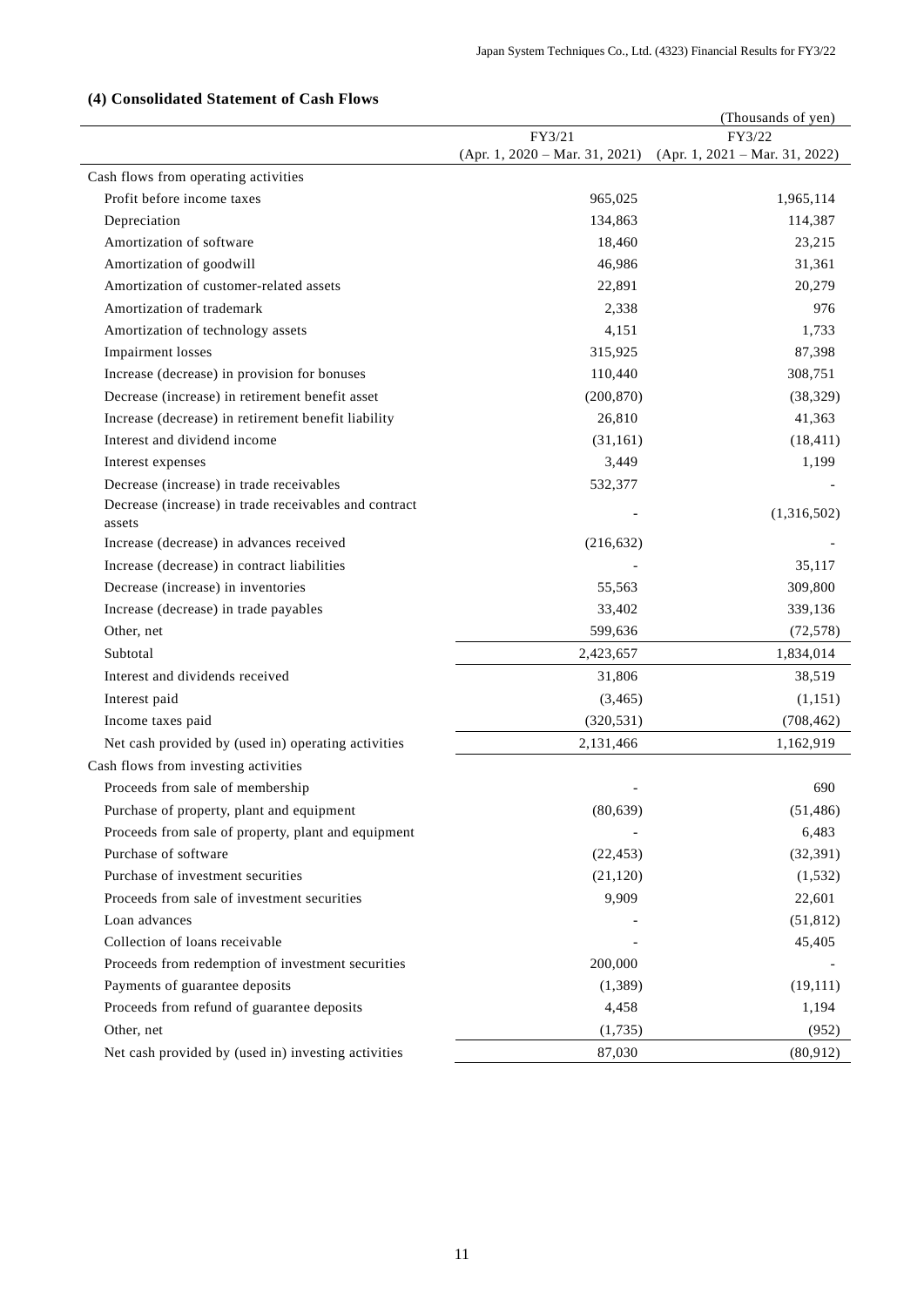|                                                             |                                  | (Thousands of yen)               |
|-------------------------------------------------------------|----------------------------------|----------------------------------|
|                                                             | FY3/21                           | FY3/22                           |
|                                                             | $(Apr. 1, 2020 - Mar. 31, 2021)$ | $(Apr. 1, 2021 - Mar. 31, 2022)$ |
| Cash flows from financing activities                        |                                  |                                  |
| Net increase (decrease) in short-term borrowings            | (1,092,200)                      | (400,000)                        |
| Repayments of lease obligations                             | (29, 593)                        | (28, 185)                        |
| Repayments of long-term borrowings                          | (8,400)                          | (2,800)                          |
| Proceeds from issuance of shares                            |                                  | 914,768                          |
| Dividends paid                                              | (151,509)                        | (152,028)                        |
| Purchase of treasury shares                                 | (62)                             | (87,750)                         |
| Proceeds from disposal of treasury shares                   | 28,842                           | 242,854                          |
| Other, net                                                  | 5,680                            |                                  |
| Net cash provided by (used in) financing activities         | (1,247,242)                      | 486,858                          |
| Effect of exchange rate change on cash and cash equivalents | (25, 813)                        | 41,262                           |
| Net increase (decrease) in cash and cash equivalents        | 945,440                          | 1,610,127                        |
| Cash and cash equivalents at beginning of period            | 3,908,254                        | 4,853,695                        |
| Cash and cash equivalents at end of period                  | 4,853,695                        | 6,463,823                        |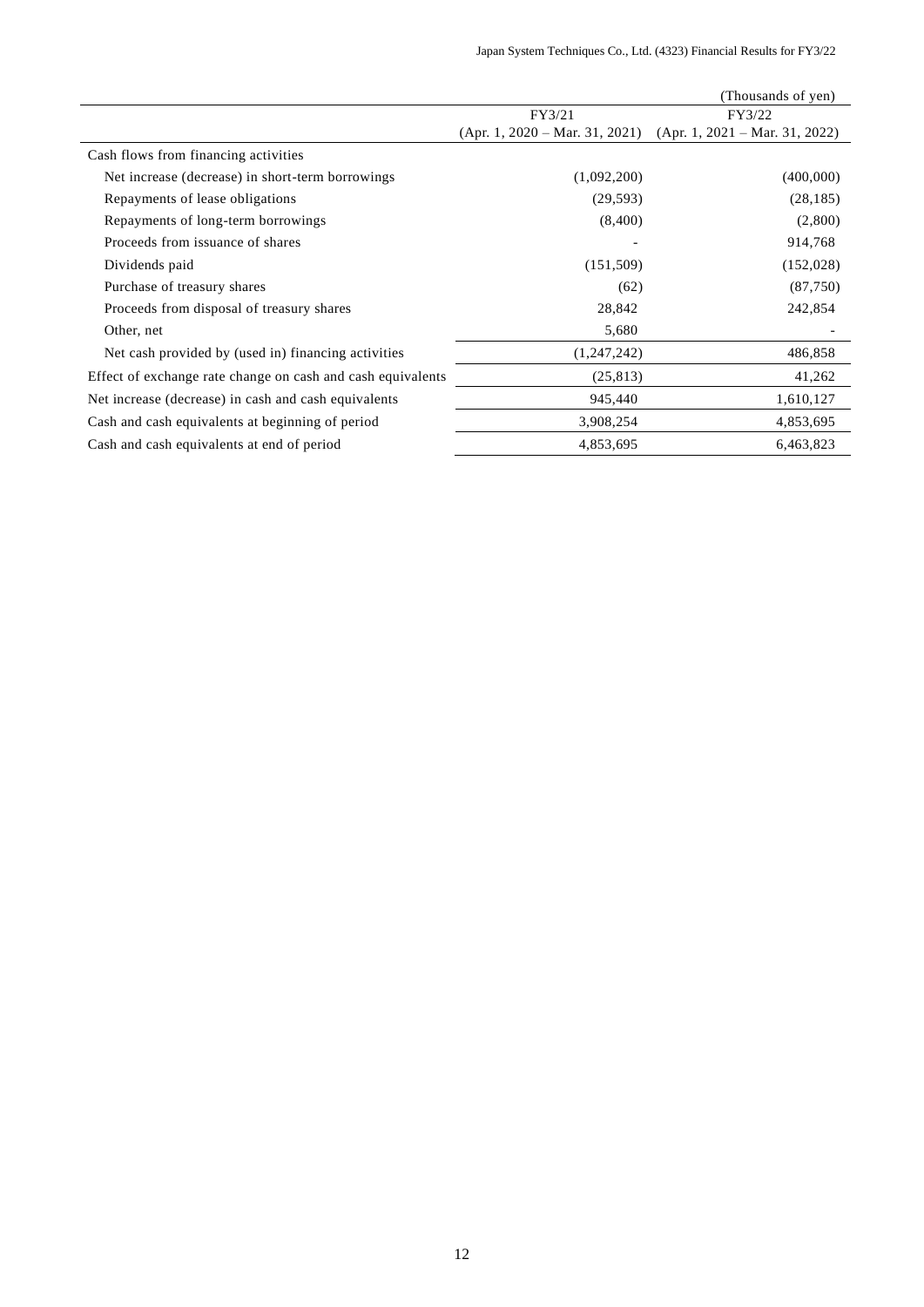## **(5) Notes to Consolidated Financial Statements**

## **Going Concern Assumption**

Not applicable.

## **Changes in Accounting Policies**

## Application of the Accounting Standard for Revenue Recognition

JAST started to apply the Accounting Standard for Revenue Recognition (ASBJ Statement No. 29, March 31, 2020) at the beginning of the current fiscal year. Based on this standard, revenue expected to be received in exchange for the provision of goods and services is recognized when the control of the goods and services is transferred to customers. As a result, the major change involves some contracts where sales were recognized when a final acceptance inspection was performed in accordance with the applicable inspection standards. For contracts where JAST has fulfilled its obligation to the customer over a spec ified period, the amount of progress of fulfilling the obligation is estimated, except when the period is extremely short, and revenue based on the progress is recognized for that period. In addition, the total payment received from customers for a product or service was recognized as revenue in prior years. Now, for transactions where the Group functions as an agent for the provision of a product or service to a customer, the amount paid to the supplier of the product or service is deducted from the payment received from a customer and the resulting net amount is recognized as revenue.

For the application of the Accounting Standard for Revenue Recognition, in accordance with the transitional measures in the proviso to Paragraph 84 of this standard, the cumulative effect of the retrospective application of the new accounting standard, if it is applied prior to the current fiscal year, is added to or subtracted from retaine d earnings at the beginning of the current fiscal year. The new standard is then applied beginning with this amount of retained earnings. In addition, JAST has applied the method prescribed in Paragraph 86, Article 1 of the Accounting Standard for Revenue Recognition, and accounted for contract changes made prior to the beginning of the current fiscal year based on the contract terms after reflecting all contract changes, and added or subtracted the cumulative effect of such changes to retained earnings at the beginning of the current fiscal year.

As a result, the application of the new standard resulted in reductions of 260,039 thousand yen in net sales and 344,003 thousand yen in cost of sales, and an increase of 83,963 thousand yen each in operating income, ordinary income and profit before income taxes. In addition, the new standard increased retained earnings at the beginning of the current fiscal year by 81,080 thousand yen. The effect of these changes on per-share information is shown in the corresponding section.

"Notes and accounts receivable-trade" that was presented in the current assets section of the consolidated balance sheet in the previous fiscal year is presented as "Notes and accounts receivable-trade, and contract assets," and "Advances received" that was presented in the current liabilities section is presented as "Contract liabilities" from the current fiscal year. In accordance with the transitional measures prescribed in Paragraph 89-2 of the Accounting Standard for Revenue Recognition, no reclassification has been made to the prior year 's consolidated financial statements to conform to the new presentation. Furthermore, in accordance with the transitional measures prescribed in Paragraph 89-3 of the Accounting Standard for Revenue Recognition, JAST has not presented the Revenue Recognition, Note, for the previous fiscal year.

Application of the Accounting Standard for Fair Value Measurement

JAST has applied the Accounting Standard for Fair Value Measurement (ASBJ Statement No. 30, July 4, 2019) and other standards from the beginning of the current fiscal year.

JAST has applied the new accounting policies set forth by the Accounting Standard for Fair Value Measurement prospectively in accordance with the transitional measures in Paragraph 19 of the Accounting Standard for Fair Value Measurement and Paragraph 44-2 of the Accounting Standard for Financial Instruments (ASBJ Statement No. 10, July 4, 2019). There is no effect on the consolidated financial statements.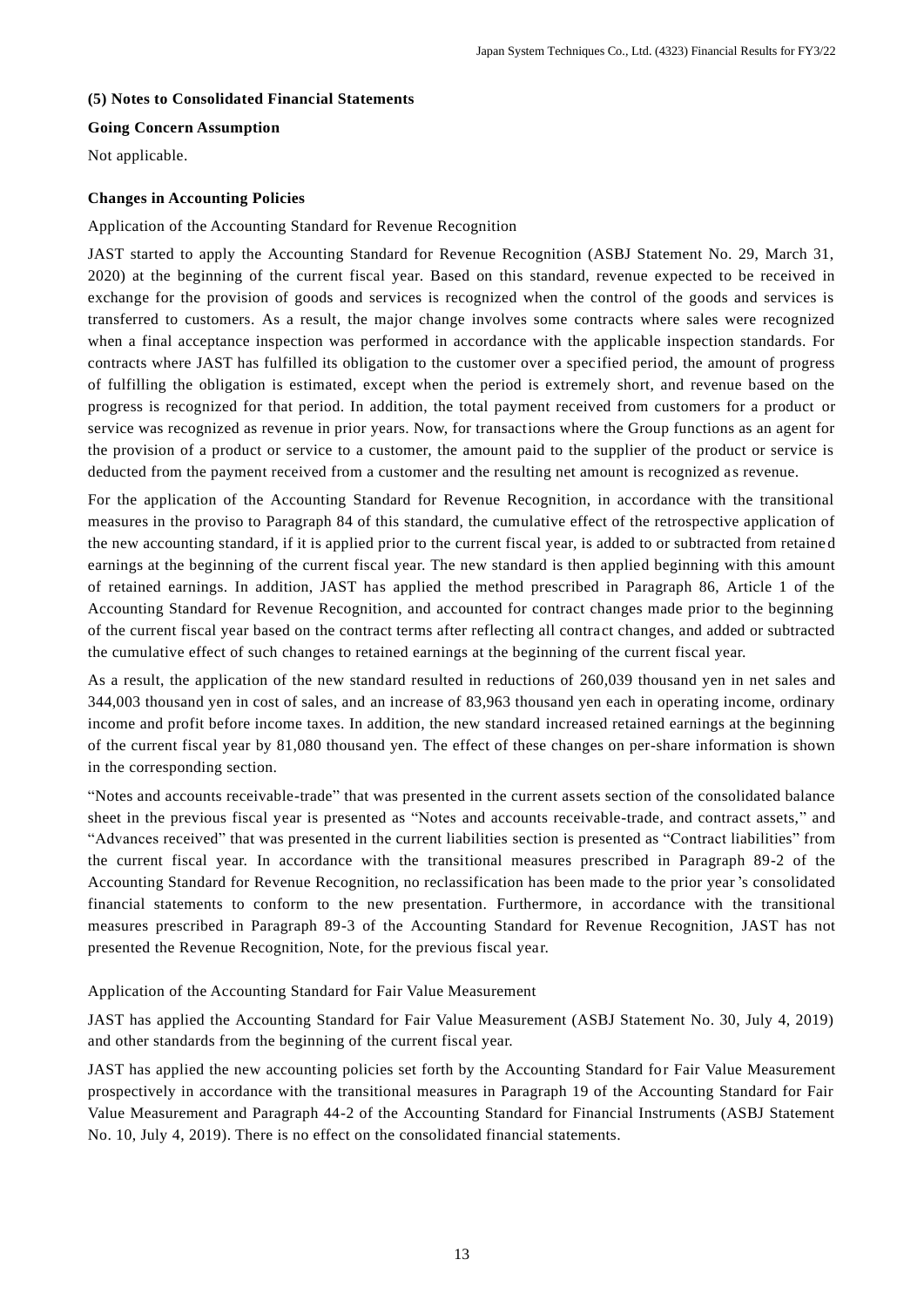# **Additional Information**

# Board Benefit Trust (BBT)

Based on the resolution of the 46th Annual General Meeting of Shareholders, JAST on June 26, 2018 terminated the directors' retirement benefit system and established a Board Benefit Trust (BBT) for the purpose of increasing motivation for contributing to the medium to long-term growth of sales and earnings and an increase in corporate value. The BBT plan clearly links the compensation of directors with the JAST stock price. Furthermore, directors share with shareholders the benefits of a higher stock price as well as the risk of a lower stock price.

## 1) Overview

This is a stock compensation plan in which directors receive stock compensation through a BBT. The BBT acquires JAST stock using cash contributions from JAST as the source of funds. Directors (excluding external directors; same afterward unless indicated otherwise) receive stock compensation or a monetary amount equivalent to the market value of the stock in lieu of stock compensation in accordance with the rules on the stock compensation plan for directors. In principle, a director becomes eligible for stock compe nsation only after the individual is no longer a JAST director.

# 2) JAST stock held by the BBT

The book value (excluding associated expenses) of JAST stock held by the BBT is shown as treasury shares in the net assets section of the consolidated balance sheet. The BBT held 47,800 shares of JAST with a book value of 87,713 thousand yen as of the end of the previous fiscal year, and the BBT held 74,600 shares with a book value of 171,700 thousand yen as of the end of the current fiscal year.

## **Segment and Other Information**

## Segment information

1. Overview of reportable segment

Segments used for financial reporting are JAST and subsidiaries' constituent units for which separate financial information is available and for which the Board of Directors performs periodic studies for the purposes of determining the allocation of resources and evaluating performance.

The Group has four reportable business segments: software business, GAKUEN business, system sales business and medical big data business each of which conducts its business in line with the comprehensive strategy it has devised for products and services in both domestic and overseas markets.

The software business handles the contracted software development. The GAKUEN business is engaged in development, sale, and provision of related services of operational reform packages for schools. The system sales business conducts IT equipment sales, IT/telecom infrastructure construction. The medical big data business provides a full line of services including automated inspection services for health insurance claims, data analysis and notification of the cost of medical care.

2. Calculation method for net sales, profit or loss, assets, liabilities, and other items for each reportable segment

The accounting method used for reportable business segments is generally the same as the methods listed in "Significant Accounting Policies in the Preparation of Consolidated Financial Statements."

Profits for reportable business segments are operating income figures.

Inter-segment sales and transfers are based on market prices.

As described in Changes in Accounting Policies, JAST has applied the Accounting Standard for Revenue Recognition from the beginning of FY3/22 and changed the accounting method for revenue recognition. Accordingly, the method for calculating segment profit has been changed as well.

The effect of this change was to decrease net sales by 208,604 thousand yen and to decrease segment profit by 20,703 thousand yen for FY3/22 in the software business. Net sales and segment profit increased 150,841 thousand yen and 117,117 thousand yen, respectively, in the GAKUEN business. Furthermore, net sales and segment profit decreased 198,642 thousand yen and 14,390 thousand yen, respectively, in the system sales business, and decreased 3,634 thousand yen and increased 1,940 thousand yen, respectively, in the medical big data business.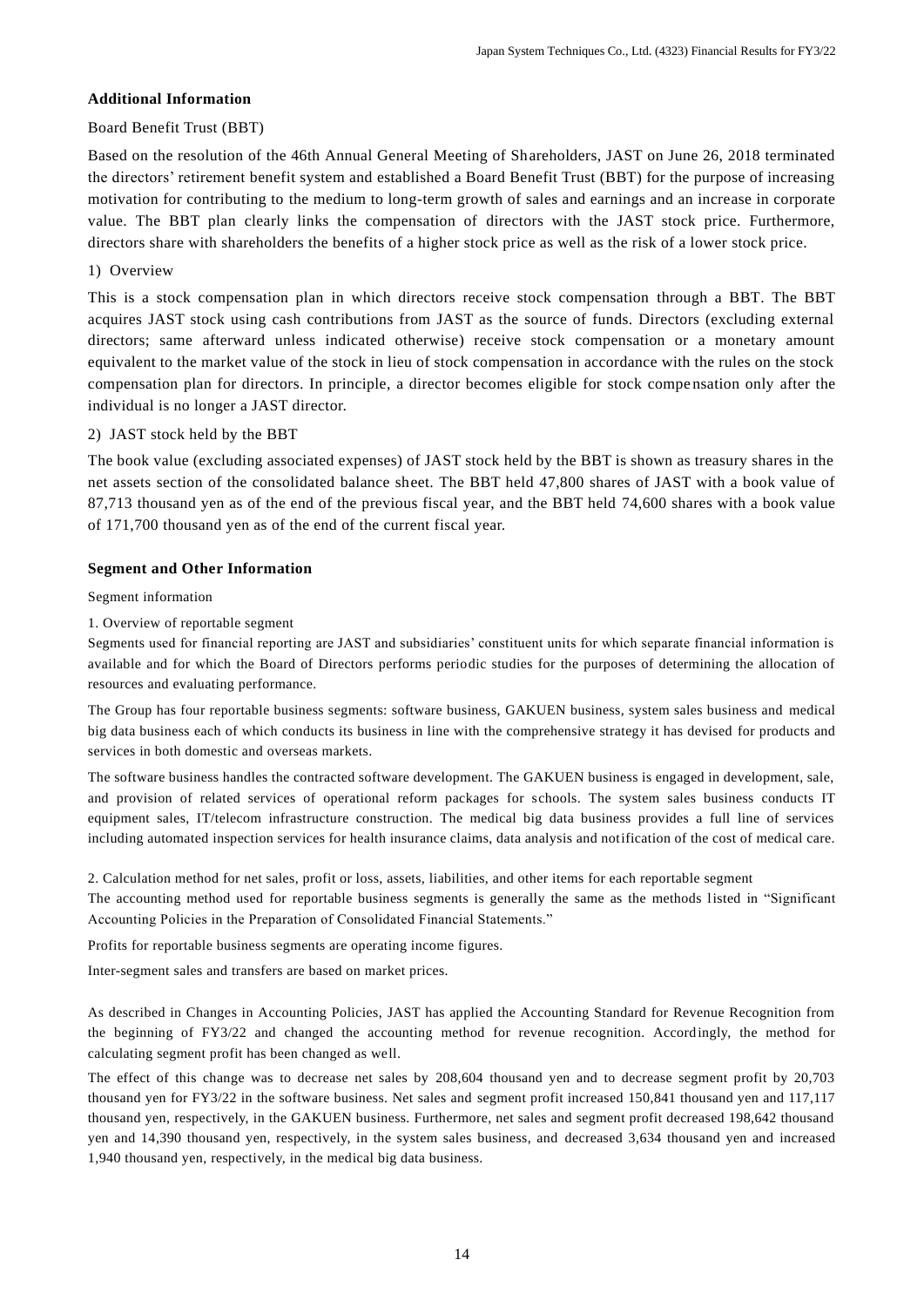|                                                             | Software<br>business | <b>GAKUEN</b><br>business | System<br>sales<br>business | Medical<br>big data<br>business | Total      | Adjustment<br>(Note 1)<br>(Note 2) | Amounts<br>shown on<br>consolidated<br>financial<br>statements<br>(Note 3) |  |
|-------------------------------------------------------------|----------------------|---------------------------|-----------------------------|---------------------------------|------------|------------------------------------|----------------------------------------------------------------------------|--|
| Net sales                                                   |                      |                           |                             |                                 |            |                                    |                                                                            |  |
| 1. External sales                                           | 12,687,772           | 3,216,146                 |                             | 1,465,779   1,419,455           | 18,789,152 | $\overline{\phantom{0}}$           | 18,789,152                                                                 |  |
| 2. Inter-segment sales and<br>transfers                     | 38,759               | 18,846                    | 14,608                      | 13                              | 72,228     | (72, 228)                          |                                                                            |  |
| Total                                                       | 12,726,531           | 3,234,992                 |                             | 1,480,387 1,419,469             | 18,861,380 | (72, 228)                          | 18,789,152                                                                 |  |
| Segment profit (loss)                                       | 160,996              | 856,302                   | 120,798                     | 90,831                          | 1,228,929  | (12,605)                           | 1,216,324                                                                  |  |
| Segment assets                                              | 6,810,264            | 2,185,172                 | 1,137,765                   | 876,515                         | 11,009,718 | 1,851,843                          | 12,861,561                                                                 |  |
| Other items                                                 |                      |                           |                             |                                 |            |                                    |                                                                            |  |
| Depreciation                                                | 139,286              | 24,001                    | 2,264                       | 17,151                          | 182,705    |                                    | 182,705                                                                    |  |
| Increase in property, plant<br>and equipment and intangible | 93,378               | 22,102                    | 1,107                       | 16,095                          | 132,685    | -                                  | 132,685                                                                    |  |
| assets                                                      |                      |                           |                             |                                 |            |                                    |                                                                            |  |

3. Information related to net sales, profit or loss, assets, liabilities, and other items for each reportable segment FY3/21 (Apr. 1, 2020 – Mar. 31, 2021) (Thousands of yen)

Notes: 1. Segment profit (loss) in the above adjustment represents eliminations for inter-segment transactions.

2. Segment assets in the above adjustment consist mainly of corporate assets that cannot be attributed to any of the reportable segments.

3. Segment profit (loss) is adjusted with operating income shown on the consolidated statement of income.

|                                                                       | Software<br>business | <b>GAKUEN</b><br>business | System<br>sales<br>business | Medical<br>big data<br>business | Total      | Adjustment<br>(Note 1)<br>(Note 2) | Amounts<br>shown on<br>consolidated<br>financial<br>statements<br>(Note 3) |
|-----------------------------------------------------------------------|----------------------|---------------------------|-----------------------------|---------------------------------|------------|------------------------------------|----------------------------------------------------------------------------|
| Net sales                                                             |                      |                           |                             |                                 |            |                                    |                                                                            |
| 1. External sales                                                     | 14,375,818           | 3,832,613                 | 1,384,900                   | 1,806,220                       | 21,399,553 |                                    | 21,399,553                                                                 |
| 2. Inter-segment sales and<br>transfers                               | 69,399               | 6,339                     | 5,323                       | $\overline{\phantom{a}}$        | 81,061     | (81,061)                           |                                                                            |
| Total                                                                 | 14,445,217           | 3,838,952                 | 1,390,223                   | 1,806,220                       | 21,480,614 | (81,061)                           | 21,399,553                                                                 |
| Segment profit (loss)                                                 | 585,498              | 1,060,939                 | 106,826                     | 245,209                         | 1,998,473  | 2,028                              | 2,000,501                                                                  |
| Segment assets                                                        | 8,367,843            | 2,877,693                 | 1,247,998                   | 1,257,172                       | 13,750,709 | 1,789,279                          | 15,539,989                                                                 |
| Other items                                                           |                      |                           |                             |                                 |            |                                    |                                                                            |
| Depreciation                                                          | 119,937              | 22,888                    | 1,878                       | 15,889                          | 160,593    |                                    | 160,593                                                                    |
| Increase in property, plant<br>and equipment and intangible<br>assets | 78,532               | 20,252                    | 588                         | 12,690                          | 112,063    |                                    | 112,063                                                                    |

FY3/22 (Apr. 1, 2021 – Mar. 31, 2022) (Thousands of yen)

Notes: 1. Segment profit (loss) in the above adjustment represents eliminations for inter-segment transactions.

2. Segment assets in the above adjustment consist mainly of corporate assets that cannot be attributed to any of the reportable segments.

3. Segment profit (loss) is adjusted with operating income shown on the consolidated statement of income.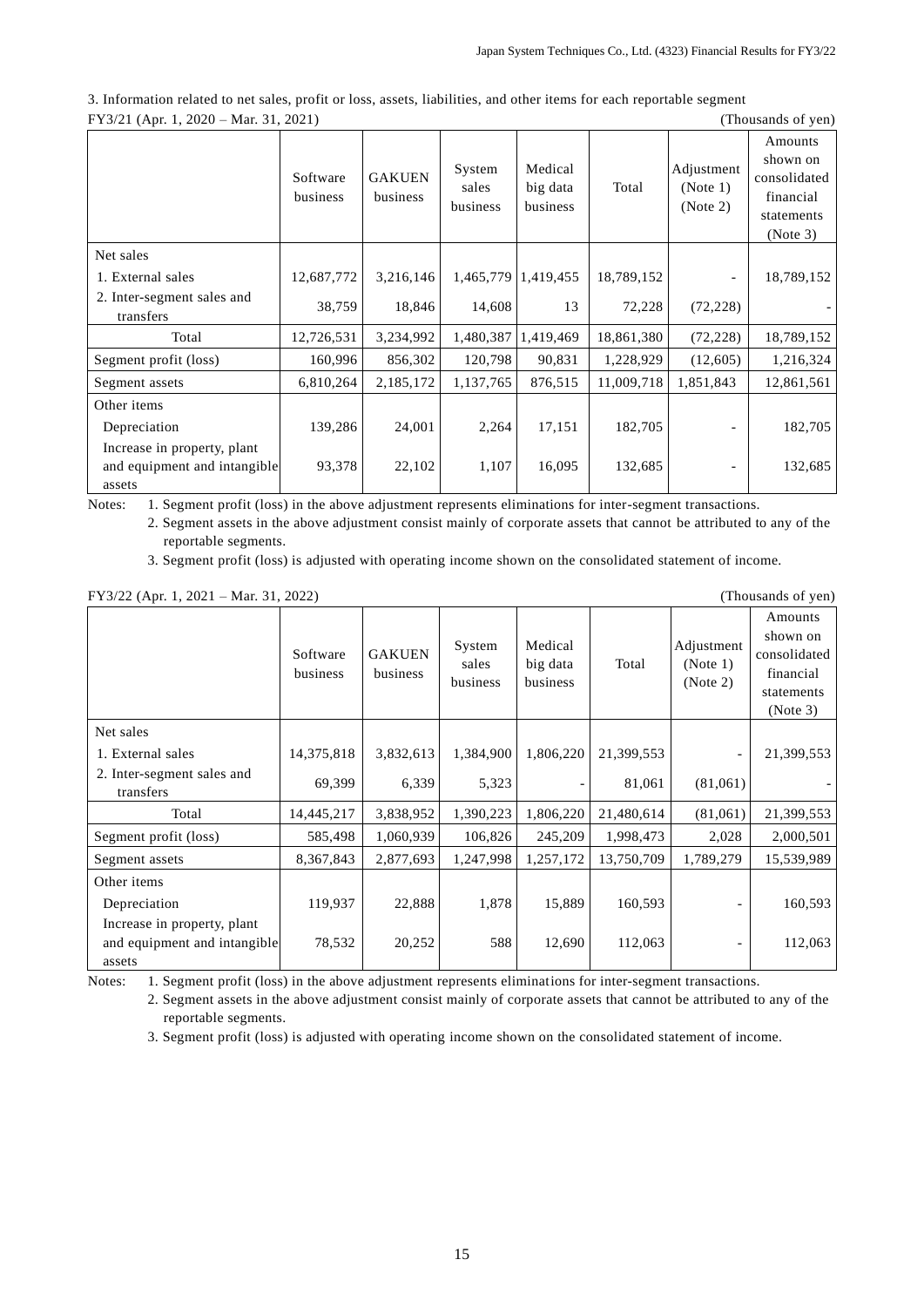### Related information

## 1. Information by product or service

This information is omitted because the same information is presented in segment information.

## 2. Information by region

## (1) Net sales

Geographical information concerning sales to external customers in Japan is not presented since sales to external customers exceeded 90% of net sales shown on the consolidated statement of income.

## (2) Property, plant and equipment

| Japan                        | Jverseas                                        | Total<br>.                 |
|------------------------------|-------------------------------------------------|----------------------------|
| 692<br>7C<br>ven<br>thousand | $\sim$ $\sim$ $\sim$<br>ven<br>66.8<br>thousand | 546.56.<br>ven<br>thousand |

#### 3. Information by major client

FY3/21 (Apr. 1, 2020 – Mar. 31, 2021)

| Company name            | Net sales            | Business segment  |
|-------------------------|----------------------|-------------------|
| NTT COMWARE CORPORATION | 716,652 thousand yen | Software business |

## FY3/22 (Apr. 1, 2021 – Mar. 31, 2022)

| name<br>$\mathcal{L}$ ompany | Net sales                           | segment<br>Business |
|------------------------------|-------------------------------------|---------------------|
| TIS Inc.                     | $1,520,224$ thousand $\cdot$<br>ven | Software business   |

Information related to impairment losses of non-current assets for each reportable segment

| $FY3/21$ (Apr. 1, 2020 – Mar. 31, 2021) |          |               |              |               |                | (Thousands of yen) |
|-----------------------------------------|----------|---------------|--------------|---------------|----------------|--------------------|
|                                         | Software | <b>GAKUEN</b> | System sales | Medical big   | Elimination or | Total              |
|                                         | business | business      | business     | data business | corporate      |                    |
| Impairment losses                       | 315.925  |               |              |               | -              | 315.925            |

Note: In the software business, there were impairment losses of 198,521 thousand yen for goodwill, 45,255 thousand yen for customer-related assets, 25,997 thousand yen for trademark rights and 46,152 thousand yen for technology assets.

| $FY3/22$ (Apr. 1, 2021 – Mar. 31, 2022)<br>(Thousands of ven) |          |               |              |               |                |        |
|---------------------------------------------------------------|----------|---------------|--------------|---------------|----------------|--------|
|                                                               | Software | <b>GAKUEN</b> | System sales | Medical big   | Elimination or | Total  |
|                                                               | business | business      | business     | data business | corporate      |        |
| Impairment losses                                             | 87,398   |               |              |               |                | 87.398 |

Note: In the software business, there were impairment losses of 55,939 thousand yen for goodwill, 11,129 thousand yen for customer-related assets, 7,325 thousand yen for trademark rights and 13,004 thousand yen for technology assets.

Information related to goodwill amortization and the unamortized balance for each reportable segment

# FY3/21 (Apr. 1, 2020 – Mar. 31, 2021) (Thousands of yen)

| $1.1$ $1.01$ $2.1$ $1.1$ $1.20$ $2.0$ | 11141.21.2021 |               |              |               |                | 1100    |
|---------------------------------------|---------------|---------------|--------------|---------------|----------------|---------|
|                                       | Software      | <b>GAKUEN</b> | System sales | Medical big   | Elimination or | Total   |
|                                       | business      | business      | business     | data business | corporate      |         |
| Amortization for the period           | 46.986        |               |              |               |                | 46.986  |
| Balance at end of period              | 175.722       |               |              |               |                | 175.722 |

Note: In the software business, there was an impairment loss of 198,521 thousand yen for goodwill.

| $FY3/22$ (Apr. 1, 2021 – Mar. 31, 2022)<br>(Thousands of yen) |          |               |              |               |                |         |
|---------------------------------------------------------------|----------|---------------|--------------|---------------|----------------|---------|
|                                                               | Software | <b>GAKUEN</b> | System sales | Medical big   | Elimination or | Total   |
|                                                               | business | business      | business     | data business | corporate      |         |
| Amortization for the period                                   | 31,361   |               |              |               |                | 31,361  |
| Balance at end of period                                      | 102.785  |               |              |               |                | 102.785 |

Note: In the software business, there was an impairment loss of 55,939 thousand yen for goodwill.

Information related to gain on bargain purchase for each reportable segment

Not applicable.